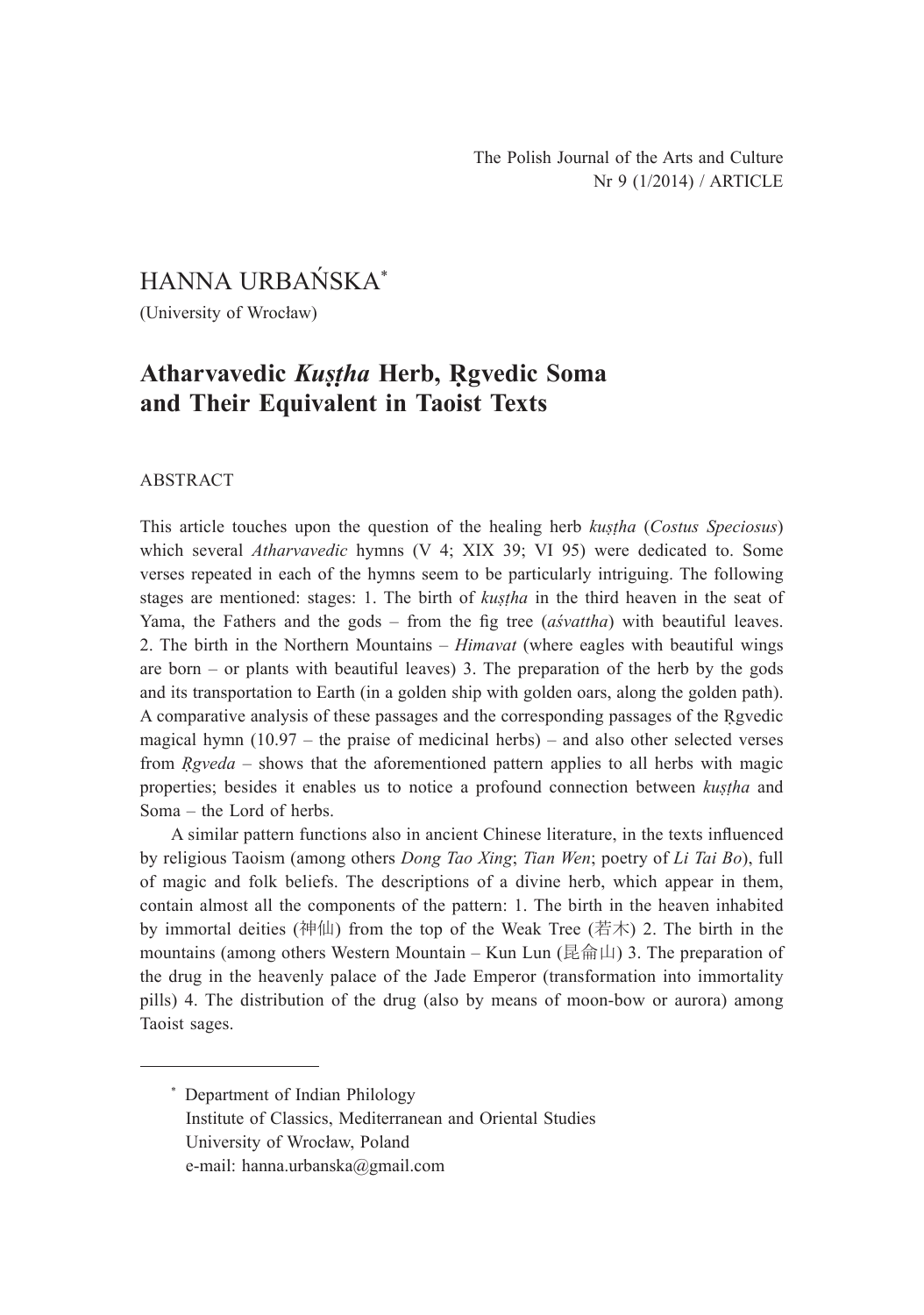According to the majority of researchers a heavenly origin was attributed to herbs because of their miraculous healing properties. However in the case of *kuṣṭha*, the herb referred to as the flower of *amṛta* – an immortality drink growing out of divine fig tree – as in the case of the Soma herb (whose "higher" heavenly version located on the Moon is accessible only to immortals) – the elements of the popular myth concerning a lunar immortality drink seem to be emphasised. Besides, Soma plays a major role as a ritual object on Earth. The Taoist version take the form of a complex Chinese myth of the herb growing in heaven to be processed on the Moon and transformed into pills or a drink. Chinese texts, however, seem to be deprived of an earthly version of this myth.

#### KEY WORDS

#### immortality herb, *kuṣṭha*

This article touches upon the question of the healing herb *kustha – Costus Speciosus*) which several Atharvavedic hymns (5.4; 19.39; 6.95 AVP) were dedicated to. Extremely intriguing stanzas describing the origin of *kuṣṭha*, repeated in each of the hymns, mention the following stages: 1. The birth of *kuṣṭha* in the third heaven in the seat of Yama, the Fathers and the gods – from the fig tree (*aśvattha*) with beautiful leaves. 2. The birth in the Northern Mountains – *Himavat* (where eagles with beautiful wings are born – or plants with beautiful leaves) 3. The preparation of the herb by the gods and its transportation to Earth (in a golden ship with golden oars, along the golden path).

A comparative analysis of these passages and the corresponding passages of the Rgvedic magical hymn  $(10.97 -$  the praise of medicinal herbs) – and also other selected verses from *Ṛgveda* – shows that the aforementioned pattern applies to all herbs with magic properties. A similar pattern functions also in ancient Chinese literature, in the texts influenced by religious Taoism (among others *Dong Tao Xing*; *Tian Wen*; poetry of Li Tai Bo), full of magic and folk beliefs. The descriptions of a divine herb, which appear in them, contain almost all the components of the pattern: 1. The birth in the heaven inhabited by immortal deities  $($ 神仙) from the top of the Weak Tree (若木) 2. The birth in the mountains (among others Western Mountain – Kun Lun (昆侖山) 3. The preparation of the drug in the heavenly palace of the Jade Emperor (transformation into immortality pills) 4. The distribution of the drug (also by means of moon-bow or aurora) among Taoist sages.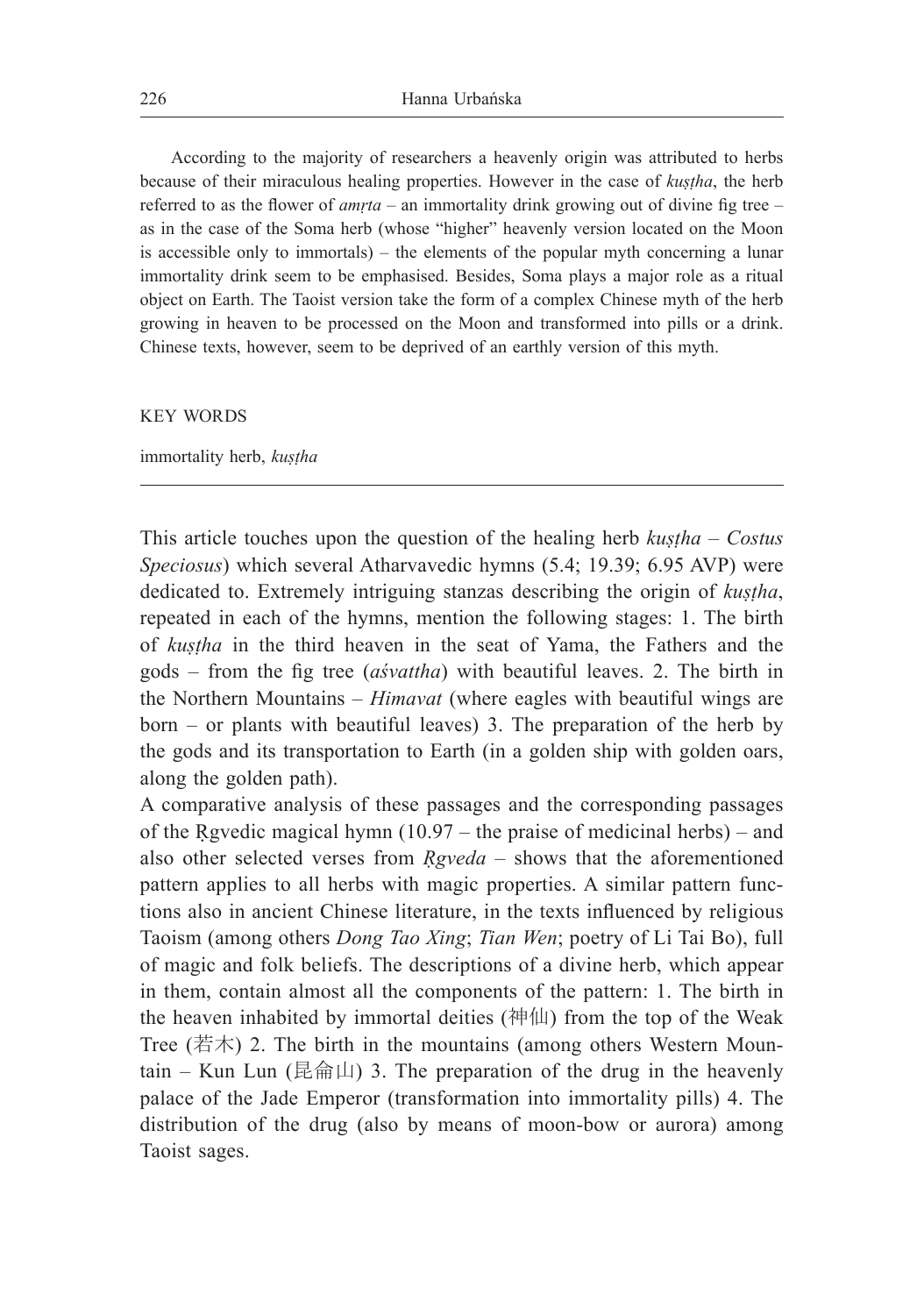## THE HIGHEST (THIRD) HEAVEN AND *AŚVATTHA* TREE – INDIA

The seat of the *kuṣṭha* herb is – according to Atharvavedic tradition (AV 5.4.3) – the highest (third) heaven, which is at the same time the seat of all the gods, reached by the top of the sacred *aśvattha* (fig tree):

Aśvattho devasadanastṛtīyasyāmito divi / tatrāmṛtasya cakṣaṇaṁ devāḥ kuṣṭhamavanvata

There is the aśvattha tree – the seat of the gods, in the third heaven from here; There the gods procured the kuṣṭha herb, appearance of amṛta.<sup>1</sup>

References to this place can be found in several hymns of *Ṛgveda*; one of them (RV 10.97.5), which is both a magical hymn and an eulogy of medicinal herbs at the same time, mentions the fig tree as the seat of all herbs endowed with medicinal properties:

Aśvatthe vo niṣadanaṁ parṇe vo vasatiṣkṛtā / gobhāja itkilāsatha yatsanavatha puruṣam

In the asvattha tree is your home, in the parṇa tree  $\ell$  in leaves<sup>2</sup> – your dwelling-place

<sup>1</sup> This stanza is repeated in two hymns of *Atharvaveda* devoted to the *kuṣṭha* herb: 5.4.3 and 19.39.6.

<sup>&</sup>lt;sup>2</sup> "In leaves" – *parne*. Griffith translates this passage as follows "the holy fig is your home, your mansion is the parna tree" since "sacrificial vessels are made of the wood of these trees which are therefore said to be the home of plants used in religious ceremonies" (*The Hymns of the Ṛgveda*, trans. R. T. H. Griffith, Delhi 2004, p. 610). Compare with O'Flaherty's translation: "in the sacred fig-tree is your home; in the tree of leaves your dwelling-place has been made" (*The Rig Veda: An Anthology of One Hundred Eight Hymns*, trans. W. D. O'Flaherty, New Delhi 2000, p. 285, 287). However, Sāyaṇa, when translating this word as *palāśa* (*palāśa*-leaf or *palāśa*-tree), in the case of this verse quotes an appropriate passage from *Taittiriya Brāhmaṇa* (1.1.3.10), which seems to be an etymological explanation of both mentioned nouns: *aśvattha* and *parṇa*. In the case of the latter, the story about Soma brought by *Gāyatrī* from the third heaven – after cutting its leaf (*parṇa*) off – has been added (Compare *Vedic Mythology*, Vol. 1–2, trans. A. Hillebrandt, S. W. Sarma, Delhi 1999, p. 193, where the other versions of this legend – included in *Brāhmaṇas* i *Yajussaṁhitas* – have been analysed; also in this case ambiguity of word *parṇa* has been emphasised – the *parṇa* tree is born from the a feather of *Gāyatrī* or a leaf of Soma, shot down by an archer – *Śatapatha*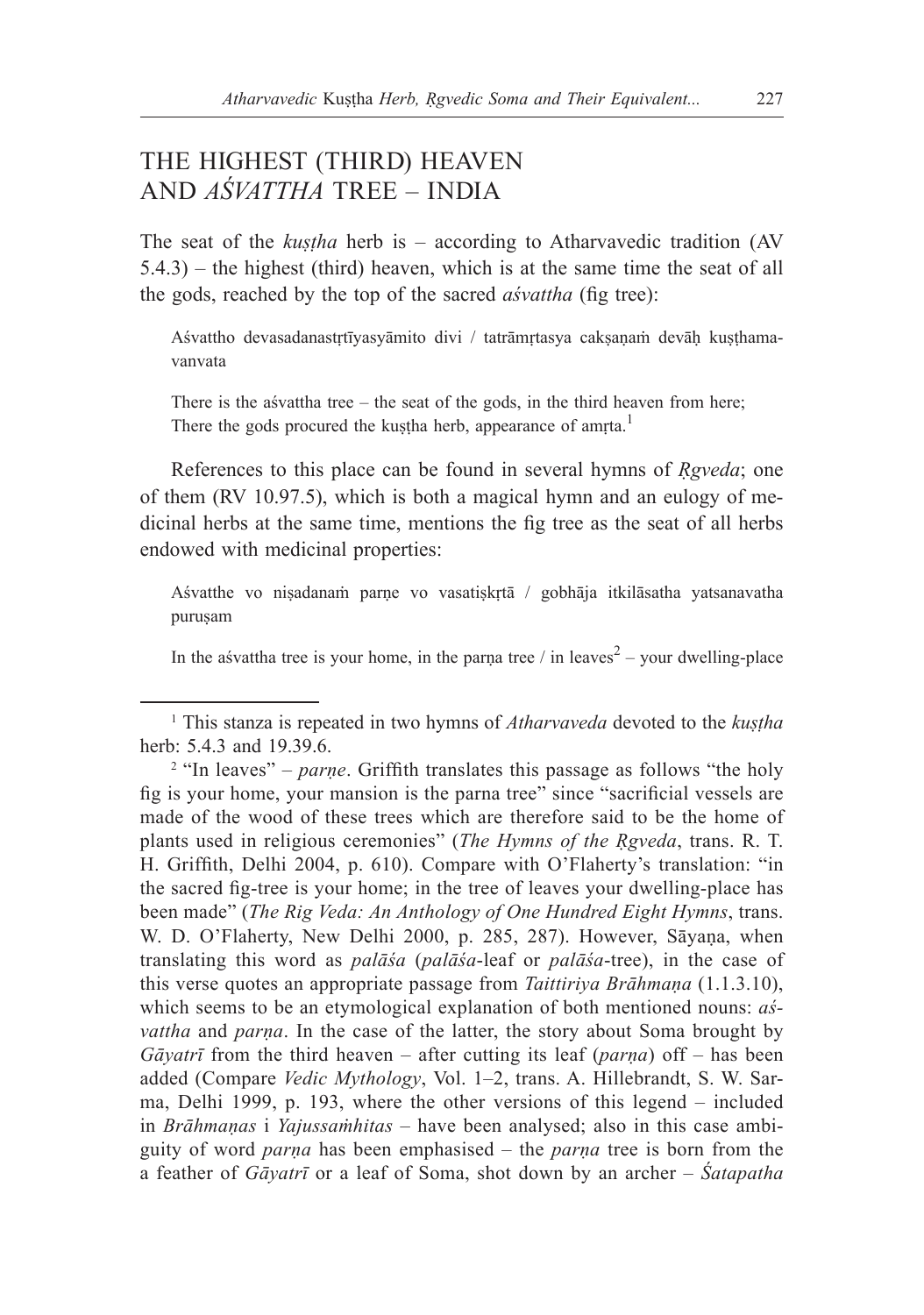has been made;

You can win cows as your share if you win this man.

According to the Vedic tradition the heavenly tree appears to be the place where Yama drinks (Soma) accompanied by other gods and at the location of the ancestors' dwelling-place (RV 10.135.1):

Yasminvrkse supalāše devaih sampibate yamah / atrā no višpatih pitā purānām anu venati

On which tree endowed with beautiful leaves Yama drinks [Soma] together with the gods,

There our father, master of the house, looks for the friendship of ancestors.

The word *supalāśa* appears in *Ṛgveda* twice only – in the verse quoted above and in the third stanza of 43 hymn in the tenth *maṇḍala* (RV 10.43.4). This passage mentions Somic birds – rays of light – staying within the vessel (Sun?) and bringing the brightness down to the Aryan people:

vayo na vṛkṣaṁ supalāśamāsadansomāsa iṁdraṁ maṁdinaścamūṣadaḥ praiṣāmanīkaṁ śavasā davidyutadvidatsvarmanave jyotirāryam

Birds (rays of light? streams?) rest on the fair-leafed tree – Somic and intoxicating for Indra, staying within the vessel;

Their face (edge? splendour?) through mighty power sent heavenly brightness for man – Aryan light.

In another passage, which can be found in the ninth *maṇḍala* of *Ṛgveda* (RV 9.86.1), the birds are described as *suparṇā madhumantaḥ indavaḥ* – "fair-feathered / fair-leafed drops filled with honey," sitting around the vessel:

*Brāhmaṇa* 1.7.1.1). This way of interpretation seems to be supported by the passage of *Śatapatha Brāhmaṇa*, in which the *aśvattha* tree as the seat of all the herbs sown and harvested by Adhvaryu was mentioned: "On the *Aśvattha* tree is your [herbs] abode, in the *Parṇa* dwelling is made for you" – ŚB XIII 8.3.1. What's more, the same belief on can find in *Avesta* (*Yašt* 12.17): there is the[cosmic] tree of magic healing [standing in the middle of the sea] which holds the seeds of all plants (D. M. Knipe, *The Heroic Theft: Myths from Ṛgveda IV and the Ancient near East*, "History of Religions" 1967, Vol. 6, p. 351). Comparing the passage quoted from the Ṛgvedic hymn with another verse quoted below where the epithet related to the *aśvattha* tree appears (*supalāśa*), the following interpretation is acceptable: *parṇa* appears to be in this case an expression defining the fig tree (*aśvattha*).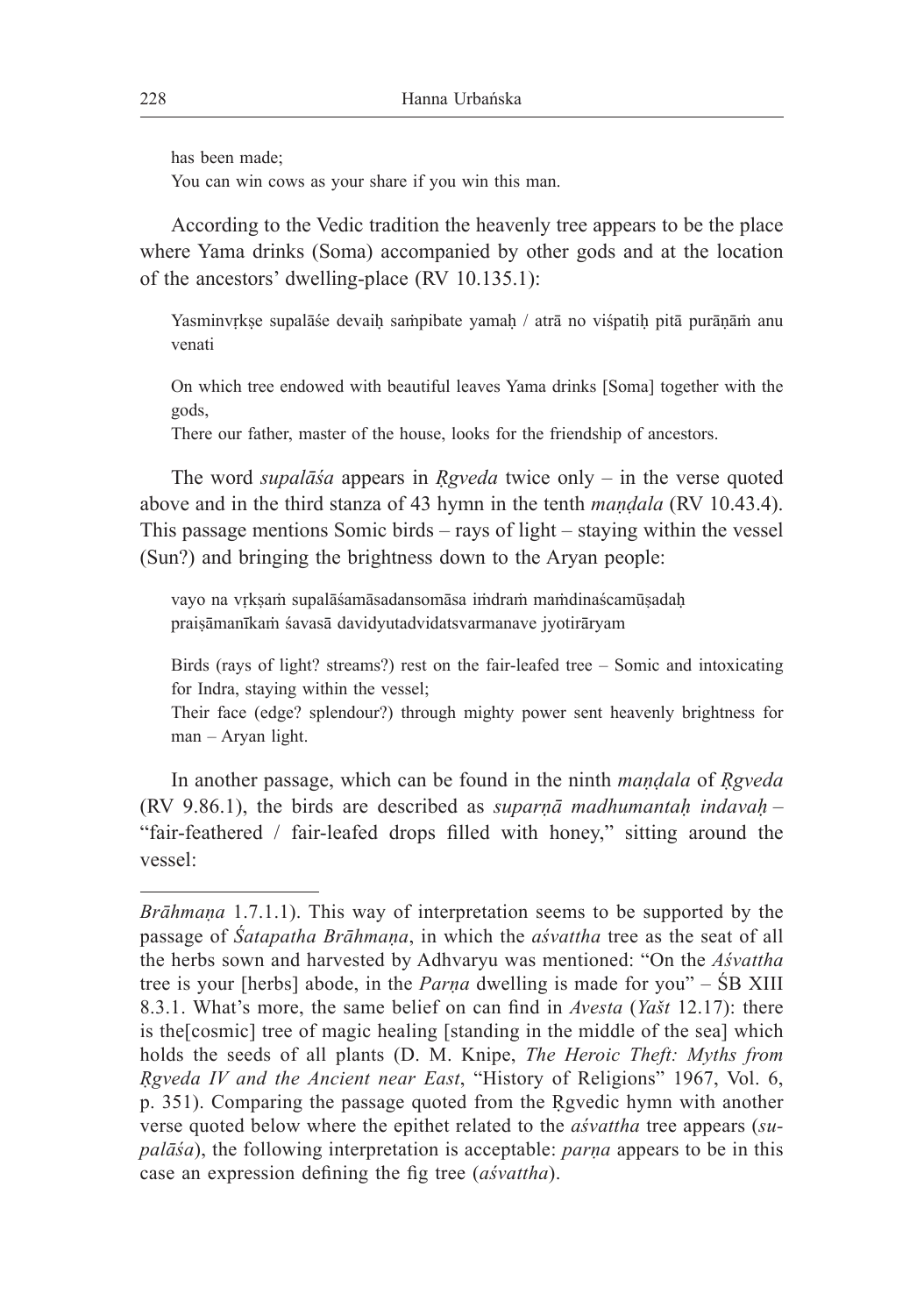divyāḥ suparṇā madhumaṁta indavo madiṁtamāsaḥ pari kośamāsate

The heavenly fair-winged/ fair-leafed ones, filled with honey – the most intoxicating drops – seated around the drinking-vessel

Another Rgvedic hymn (RV 1.164.22) mentions two fair-feathered / fair--leafed ones, united in friendship, sitting on the same tree; one of them eats its fruits, the other one looks at them, without eating. In the next stanza the number of them switches from dual to plural – they become honey-eaters with beautiful wings (leaves), which descend and reproduce on the fig tree; there is a sweet fig growing on the tip of that tree – accessible only for those, who knew the Father (Yama?):

yasminvṛkṣe madhvadaḥ suparṇā3 niviśamte suvate cādhi viśve tasyedāhuḥ pippalaṁ svādvagre tannonnaśadyaḥ pitaraṁ na veda

On which fig tree all the honey-eaters with beautiful wings (leaves) settle down and create [reproduce]

On the top of that tree, they say, there is the sweet fruit; no one eats it who does not know  $Father<sup>4</sup>$ 

Term *su-parṇa* ("fair-winged") can be interpreted differently; in most cases it is translated as a *bahuvrīhi*-compound defining a bird (and denoting an eagle<sup>5</sup>); according to Sāyaṇa's interpretation *su-parṇa* could mean "ray of

<sup>&</sup>lt;sup>3</sup> The compound *suparna* ("beautiful-feathered," or "having beautiful leaves") is usually translated as a bird; according to Sāyaṇa's interpretation, the top of the tree symbolises the Sun (*Āditya*) – being the dwelling-place [source] of all fruits (*yasmināditye vṛkṣe – vṛkṣavatsarvaphalāśrayabhūte*); the honey symbolises water (*madhvityudakanāma*); the beautiful-feathered ones are "water-drinkers" – the speedy rays of the sun (*udakasyāttāraḥ suparṇāḥ supatanā raśmayaḥ*), which during the night-time take shelter in the sun, at sunrise release their light. A similar picture can be found in the 20th stanza, where fair-feathered ones are mentioned – this time in the plural version (*viśve*).

<sup>4</sup> Yama? Compare stanzas from RV 9.113, in which an undecaying world of immortals is mentioned (*amṛte loke akṣite*)*,* where the King, Son of Vivasvat (*rājā vaivasvataḥ*) – Yama – rules; this place is also described as the region of the Brilliant / Ruddy (*bradhna*) – the Moon? The Sun? – and dwelling-place of the Sun (*svaḥ*) together with everlasting Light (*jyotir ajasram* – the Moon?). Another hymn (RV 124.1–4) mentions Agni staying in a mysterious residence – long darkness (*dīrghaṁ tamas*) in frienship with Father Asura (*asura pitṛ*).

<sup>5</sup> *The Rig Veda: An Anthology of One Hundred Eight Hymns*, op. cit., p. 78; *The Hymns of the Rgveda, op. cit., p. 111.*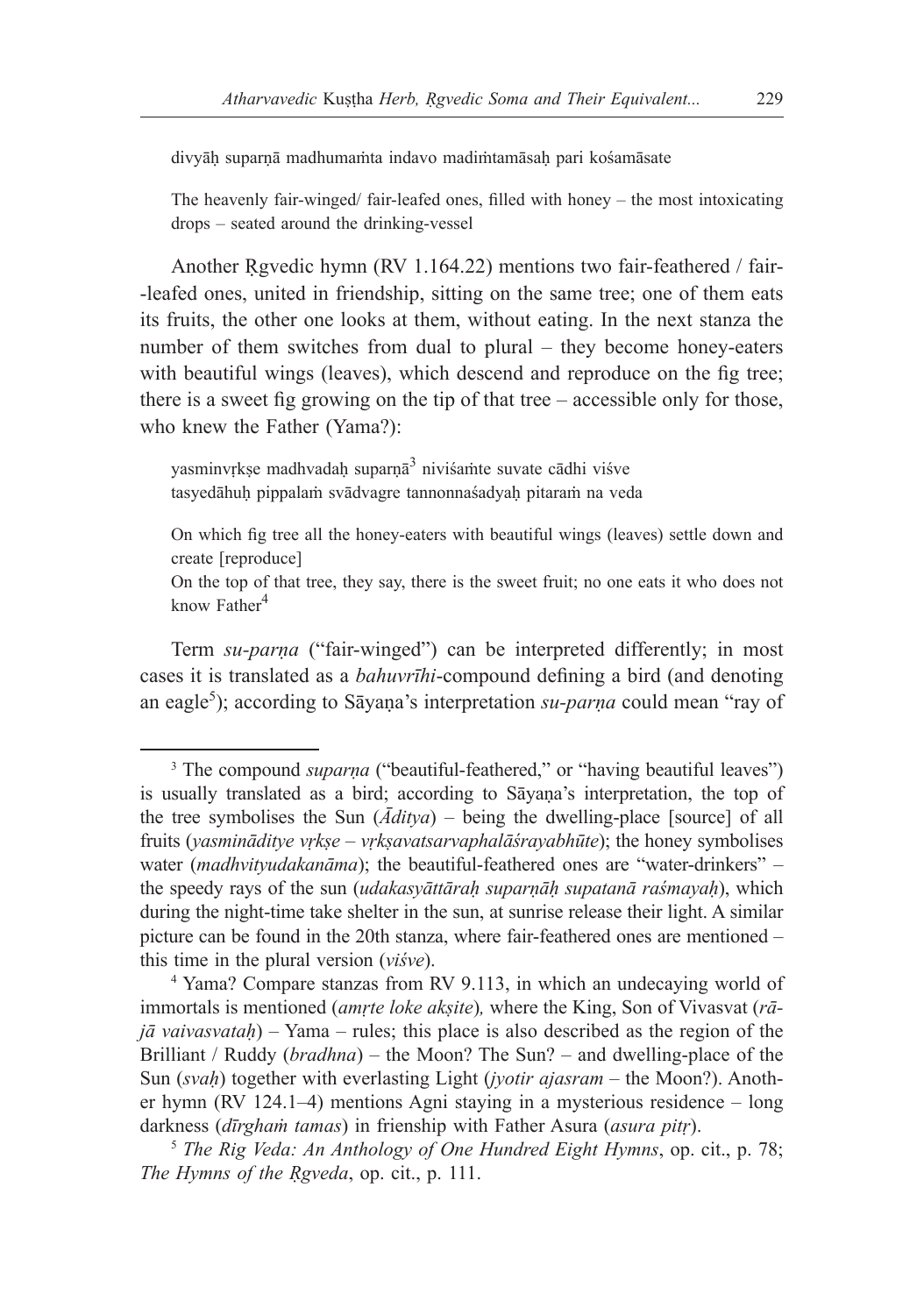sunlight coming from the Sun – the Tree." In the Upanishadic tradition, these two beings symbolise *paramātman* and *jīvātman*. 6 Thieme – interpreting the entire picture as the night-time sky – argues that the two fair-winged ones represent the waxing and the waning Moon; accordingly – when they become many – the stars are represented. Thieme concludes that the sweet fig and honey refer to light and life (immortality), which is the heavenly Soma juice. The stars are contrasted with the Moon, as they can taste Soma-juice all the time, whereas the Moon "sleeps" for three nights in each lunar cycle.7 What is worth emphasising here is that Thieme explains this Rgvedic riddle in a context of the Moon's connection with Soma (Somic juice). We should recall the word *indavah* – "drops" – related to fair-winged ones, filled with honey: the word *indu* – "drop" – can denote in *Rgveda* both Soma and the Moon, and its plural form<sup>8</sup> – *indavah* – in post-Vedic literature refers to the periodic changes of the Moon.<sup>9</sup> Now let us compare the stanzas quoted above with some references to the origin of the *kustha* herb (and other medicinal herbs – see RV 10.97.2; 17) sprouting from [the top of] the fair-leafed fig tree (RV 10.135.1), and having the appearance of *amṛta* (and *amṛta* is identified with *madhu* – honey in Rgvedic hymns); it seems probable in such a case that the epithet<sup>10</sup> *suparna* can be related to fair-leafed herbs. In the stanza quoted above, word *suvate* has been used – from verb *sū* – "to procreate, produce, bear;" it brings to mind another verb  $- su -$ "to extract, press out" (especially the juice from the Soma plant). The picture alluded to can be reconstructed as follows: fair-leafed plants – among them *kuṣṭha* herb – ruled by Soma (which can be interpreted as a bowl filled with *amṛta* or divine herb as well) – grow on the top of the fig tree, in the third heaven ruled by the Father (Yama?); being of divine origin, they celebrate their share of immortality; while descending downwards, they become "mortal" versions of themselves; eventually, the Soma exists in two aspects: immortal (as *amṛta* on the Moon) and mortal (in the shape of an earthly plant – compare RV 10.85.3–4). This descent is described in terms of extraction connected with

<sup>6</sup> Muṇḍaka UP*.*3.1.1; Kaṭha UP*.*1.3.1. 7 W. L. Johnson, *Poetry and Speculation of the Rg Veda*, Berkeley 1980, p. 48.

<sup>8</sup> *Vedic Mythology*, Vol. 1, op. cit., p. 204, 211. In RV 6.39 this term – *indu*  ("drop"), which lights darksome nights throughout years (*śaradaḥ*), has been identified by Sāyaṇa with Soma and Candra as well. Compare RV 10.85.5 – here the Moon is that which shapes the years, being the sign of the days (*ketur ahnām*).

<sup>9</sup> M. Monier-Williams, *Sanskrit-English Dictionary*, Delhi 2008, p. 166.

<sup>&</sup>lt;sup>10</sup> Honey is said to be the juice flowing from the (Soma) stem milked on the mountains (RV 5.43.4).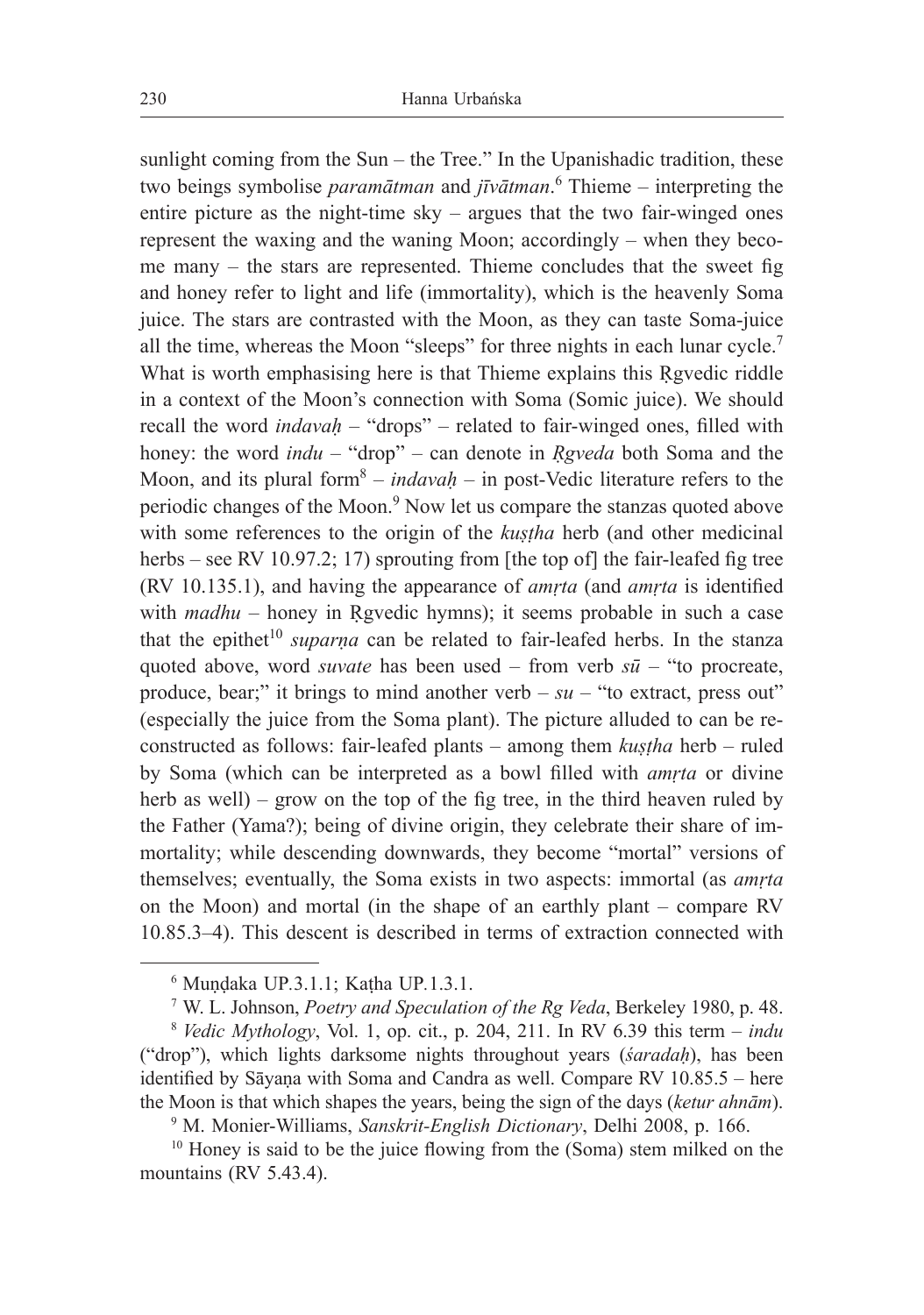lunar cycles. This way of interpretation does not exclude others – in common with most of Vedic stanzas, ambiguity seems to be intentional.

The Tree growing in the third heaven is also mentioned in Upaniṣadic literature; it is worth pointing out that an inseparable element of this description is the extraction of Soma:

Brahma-loke trtiyasyām ito divi [...] tad aśvatthaḥ soma-savanaḥ – "in the third heaven, in the world of Brahma [...] there is fig tree yielding the Soma [juice] $11$  (from which Soma juice is pressed out) (Chāndogya UP 8.5.3)

As one can see, there is a close relationship between Soma and *kuṣṭha* herb, and other herbs with healing properties as well. *Kustha* is described to be Soma's best friend (*somasyāsi sakhā hitaḥ* ‒ AV 5.4.7; compare also AV 19.39.5, 8); on the other hand, Soma is considered to be the lord of all plants (herbs) (RV 10.97.18):

Yā oṣadhīḥ somarājñīrbahvīḥ śatavicakṣanāḥ / tāsāṁ tvamasyuttamāraṁ kāmāya śaṁ hṛde

Of all so many plants in hundreds of forms, whose king is Soma,

You are the supreme herb,  $12$  remedy according to wish and blessing for the heart.

### HEAVEN AND THE RUO MU TREE – CHINA

A magical divine herb/drug – referred to very often in Taoist literature, particularly in religious Taoism, was produced – according to some ancient beliefs – inside the Moon, in the residence of Jade Emperor, associated

<sup>11</sup> Epithet *savana* means "extracting the Soma-juice." In *Ṛgveda* the connection between Soma and the heavenly tree can be noticed in several hymns, among others RV 1.24.7 ("Abudhne rājā varuṇo vanasyordhvaṁ stūpaṁ dadate pūtadakṣaḥ / nīcīnāḥ sthurupari budhna eṣāmasme aṁtarnihitāḥ ketavaḥ syuḥ" – "in bottomless space [region] Varuna, the king of trees (plants), pure-minded Lord, supports the erected pillar [tree trunk]; its [rays of light,] which have their root high above, flow downward. They may be hidden deep within us.") RV 3.40.7 ("Abhi dyumnāni vanina iṁdraṁ sacaṁte akṣitā pītvī somasya vāvṛdhe" – "with Indra are associated the indestructible powers of the Tree; indeed, he becomes strong, drinking Soma.") RV 10.138.2 ("Avāsṛjaḥ prasvaḥ śvaṁcayo girīnudāja usrā apibo madhu priyaṁ avardhayo vanino asya daṁsasā śuśoca sūrya ṛtajātayā girā" – "You released the waters, opened the mountains, you drove out the cattle; you drank the pleasant honey. You gave greater thanks to the might of that Tree; the Sun shone with the Hymn born from the Eternal Law.")

<sup>&</sup>lt;sup>12</sup> The medicinal herb which the magician is about to make use of.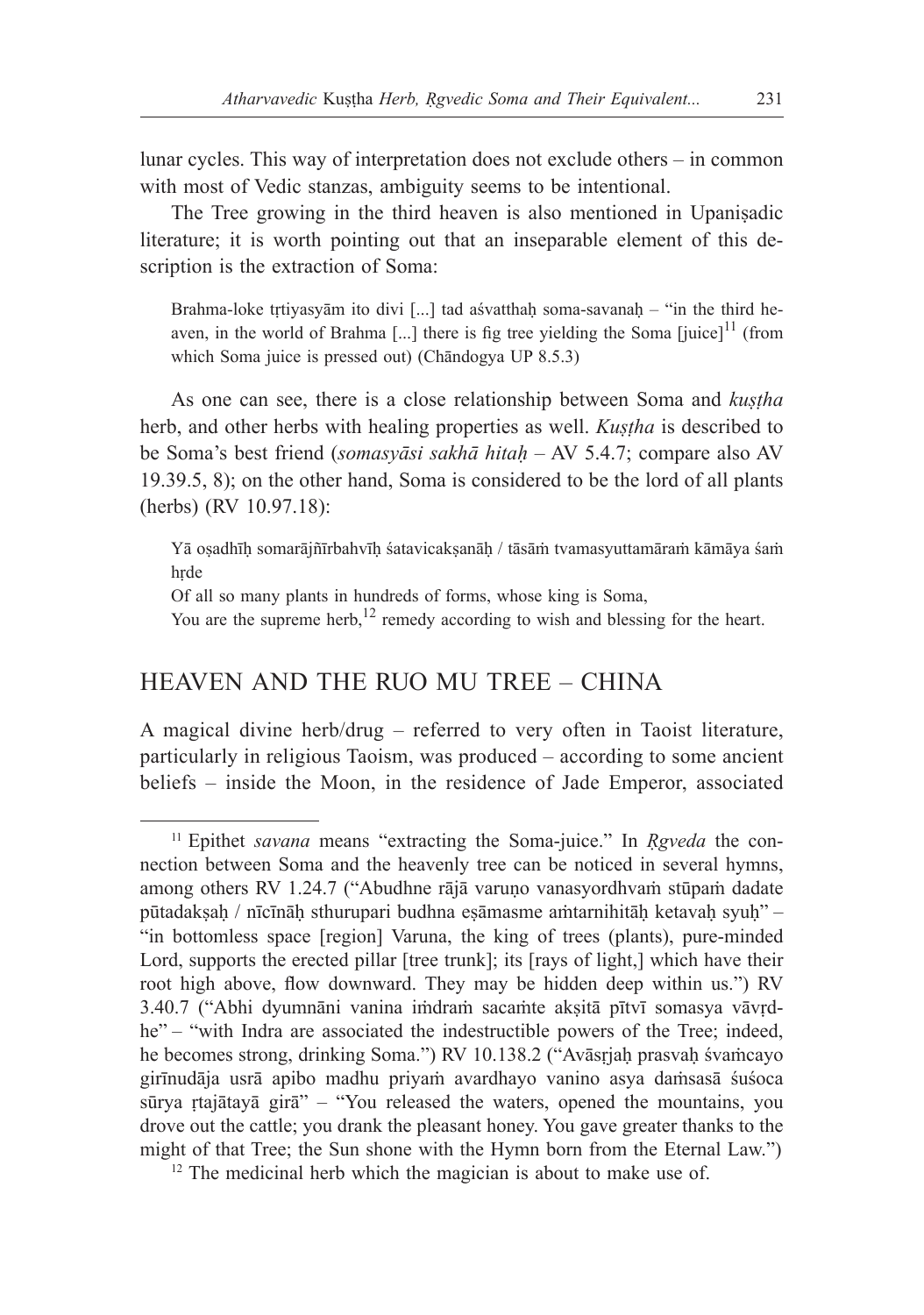sometimes with the Ruo Mu Tree. Almost all the passages cited below (except for the final poem by Li Tai Bo) mentioning a herb or drug (藥) which is said to be a divine substance which gives a long life or even immortality – seem to be representatives of a separate branch of herbal magic; as regards Chinese alchemy, it should be emphasised that herb or flower ingredients are rarely used. But the world of Immortals (神仙<sup>13</sup>) often connected with the mountains (like Peng Lai Land/Mountain) was associated with herbal magic. $14$ 

The motif of herbs or drugs is used by the famous poet from Tang Dynasty period Li Tai Bo (李太白); in one of his poems – *Asking the Moon with a wine cup in my hand* (把酒问月) – Li Tai Bo mentions a [divine] herb being crushed [to prepare medicine] from it – like Soma in Vedic tradition – by a hare living on the Moon (or rather inside the Moon):

白 兔 擣 藥 秋 夜 舂

[On its disc] the white hare/ In the autumn night grinds some herbs (or drug).

Another edition includes another version of this verse:

白 兔 擣 藥 秋 復 春 $15$ 

<sup>13</sup> Compare for example K. Hung, L. Ch. Wu, T. L. Davis, *An Ancient Chinese Alchemical Classic. Ko Hung on the Gold Medicine and on the Yellow and the White: The Fourth and Sixteenth Chapters of Pao-P'u-tzu*", "Proceedings of the American Academy of Arts and Sciences" 1935, Vol. 70, p. 249 (The juices of herb, trees and chrysanthemum flowers, mixed with cinnabar, are heated and then ground to a powder to prepare an elixir); E. Feifel, *Pao-P'u Tzu Nei-P'ien, Chapter IV*, "Monumenta Serica" 1944, Vol. 9, p. 21 (A sap from red grass is mixed with jade, eight stones, gold and silver and then turned into pills).

<sup>14</sup> Waley states that herbal wizardry was the craft of the educated and ruling classes as opposed to the mineral magic rooted in folklore (A. Waley, *Notes on Chinese Alchemy (Supplementary to Johnson's A Study of Chinese Alchemy)*, "Bulletin of the School of Oriental Studies" 1930, Vol. 6, p. 20). Compare W. P. Yetts, *The Chinese Isles of the Blest*, "Folklore" 1919, Vol. 30, p. 43.

<sup>15</sup> Li Tai Bo, 李白诗选, 葛景春选注 [Anthology of Li Bai's Poetry], ed. Jingchun Ge, 北京 [Beijing] 2005, p. 111. The first verse based on Forke's edition (*Dichtungen der T'ang- und Sung-Zeit* [唐宋詩集], ed. A. Forke, Hamburg 1929, p. 21). In *Dong Tao Xing* there are some references to falling (autumnal) leaves in the description of the mountain tops and the palace, where the hare is grinding herbs. It should be emphasised however that sign *chong* – "grind in mortar, extract juice" (舂) as rarely used could have been replaced by the well known sign *chun* – "spring" ( 春).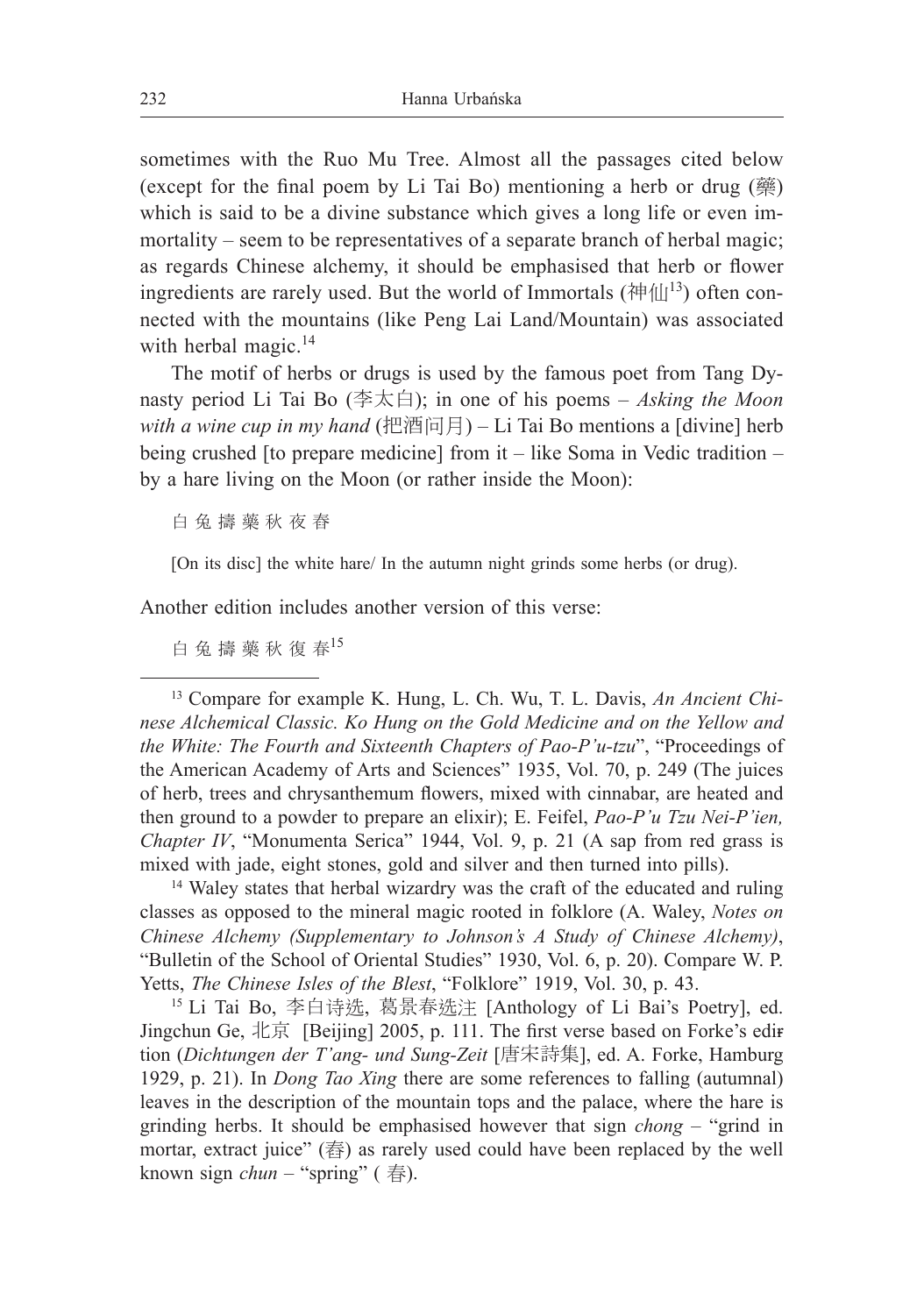The white hare grinds some herbs in the autumn and again in the spring (=all year round).

However, Chinese texts mention more often grinding herbs on the Moon in the context of the lunar cycle (not the annual one):

白 兔 捣 药 成, 问 言 与 谁 餐? 蟾 蜍 蚀 圆 影, 大 明 夜 已 残 $^{16}$ 

A white hare [in his mortar] grinds, crushes herbs; the question is – for whom this meal? On the full Moon's face the shade of the toad can be seen; then the great brightness of the night wanes to disappear.<sup>17</sup>

In ancient India, the presence of Soma (*amṛta*) inside the Moon was also closely related to its lunar cycle. The full Moon was believed to be emptied by gods to wane and become crescent and then filled once again with Soma, to regain its full shape.

Li Tai Bo associates the presence of ground herb (擣 藥) on the Moon with preparing an elixir of immortality  $(\frac{1}{3})$ . Such a mythological motif was widely known in ancient India; here Soma is extracted in the third heaven on the Moon and also other plants are prepared there to be sent down.<sup>18</sup>

One of the Taoist works, a collection of legends, stories, ballads and songs – *Dong Tao Xing* (董逃行) – mentions a jade hare accompanied by a frog living on the Moon, in the palace of the Jade Emperor. Kneeling on the ground, the hare grinds a herb in its jade mortar; the herb is called divine and miraculous, the one growing on the top of the Ruo Mu tree, the mythical Tree of the West, behind which the Sun hides:

[...] 采 取 神 药 若 木 端 玉兔长跪捣药蛤蟆丸

[The servants of Jade Emperor] harvest a divine drug (medicine of the gods, an immortality herb) from the top of the Ruo Mu Tree (the Similar Tree i.e. The Tree of Sunsets)<sup>19</sup>

<sup>16</sup> Li Tai Bo, op. cit., p. 202. Compare 古詩, 其十匕: 三 五 明 月 满, 四 五 蟾 兔 缺 – "Three times five nights will pass- / The full Moon shines / After the fourth five – both / the toad and the hare wane." (*Dichtungen der T'ang- und Sung-Zeit* [唐宋詩集], op. cit., p. 3).

<sup>&</sup>lt;sup>17</sup> The phrase 大明夜 – "the Great Brightness of the Night" (similar to 圆影) – "Full Moon") seems to be a poetic word for the full Moon here. 18 Hence one can find different compounds in post-Vedic showing connection

between the Moon and Soma/*amṛta*: *amṛtasū* – "distilling *amṛta*"; *amṛtādhāra –*  "carrying *amṛta*"; *amṛtasut –* "extracting *amṛta.*"

<sup>&</sup>lt;sup>19</sup> Compare with description of Peng Lai Land/Mountain, where the immortality plant *zhi* is said to be collected in abundance (W. P. Yetts, op. cit., p. 43)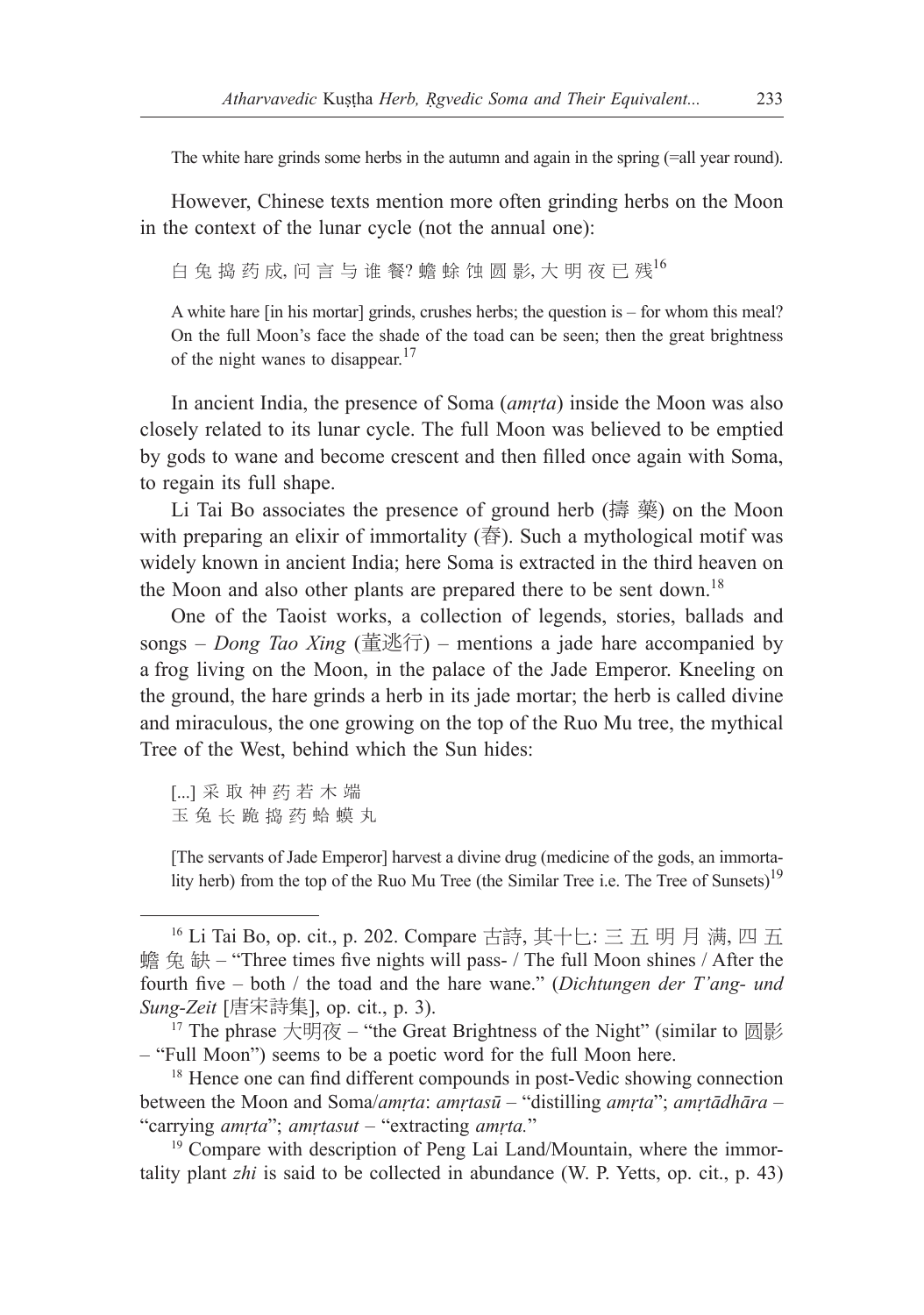or: herb similar to the tree [growing] on the top [of the mountains]<sup>20</sup>

And the jade hare kneeling on the ground [in the mortar] crushes [those] herbs [supported by, together with] the frog,[turning them into] [immortality] pills.

The one who tastes such a herb, or rather pills made from the plant, will enjoy long life  $(\&\&\&)$  or even gain immortality and become an immortal deity (神仙).

The same drug – divine herb (神藥) appears in some poems of Cao Cao (曹操 – Han Dynasty period), describing Taoistic dream-wandering, a flight in search of immortality. In one of them  $(氣出唱$  [No. 13] – "Song of life-giving vapour emanation"21) Cao Cao mentions his arriving at the Tai Mountain (泰山), where Immortals and Jade Maidens (神仙玉女) drink jade broth (玉浆). Being given their drink, he moves to the mythical Peng Lai Mountain (蓬萊山), where he approaches the Gate of Heaven (天之門), and – kneeling down – he receives the divine drug. In this way, Dao comes by itself. The same divine herb is mentioned in another poem of Cao Cao (氣出唱 [No. 15]) in the context of his crossing (in the company of deities) the Kun Lun Mountain and arriving at Peng Lai Mountain in order to obtain the herb – immortality drug.<sup>22</sup>

Ruo Mu  $(\nexists \pi)$  – the mythical Tree of the West, The Similar Tree i.e. reflection of Fu Sang (扶桑) – the (Supporting) Mulberry Tree – the Tree of the East. There are ten suns on its branches, starting here their journey through the sky. Not much is known about Ruo Mu: Künstler claims, that its falling leaves mark days gone by; so it could be considered to be a kind of calendar-tree (M. Künstler, *Mitologia chińska* [Chinese mythology], Warszawa 1981, p. 83). In *Dong Tao Xing* analysed fragment is prefaced by a description of lands inhabited by gods in the Kun Lun Mountain; the abundance of leaves falling from the trees mentioned here may indicate autumn – being harvest time (see the quoted fragment of Li Tai Bo poetry, referring to the hare grinding herbs in the autumn night). Kun Lun Mountain was originally believed to be a residence of Yellow Emperor (黃帝), who was credited with the founding of the Chinese calendar and was considered to be adept in the art of immortality.

 $20$  Chinese texts offer a lot of references to divine trees endowed with immortality and representing it. One of them is the Cinnamon Tree – Gui Shu (桂 树) growing in the middle of the Moon and surrounded by deities (Li Tai Bo, op. cit., p. 202). Another one is the Immortality Tree – Xian Shu (仙树) and the Jade Tree – Yu Shu (玉树). Some of immortality-giving trees are said to grow on slopes of the Kun Lun Mountain.

<sup>21</sup> D. Steinen, *Poems of Ts'ao Ts'ao*, "Monumenta Serica" 1939, Vol. 4, p. 165–169.

<sup>22</sup> D. Steinen, op. cit., p. 177–179.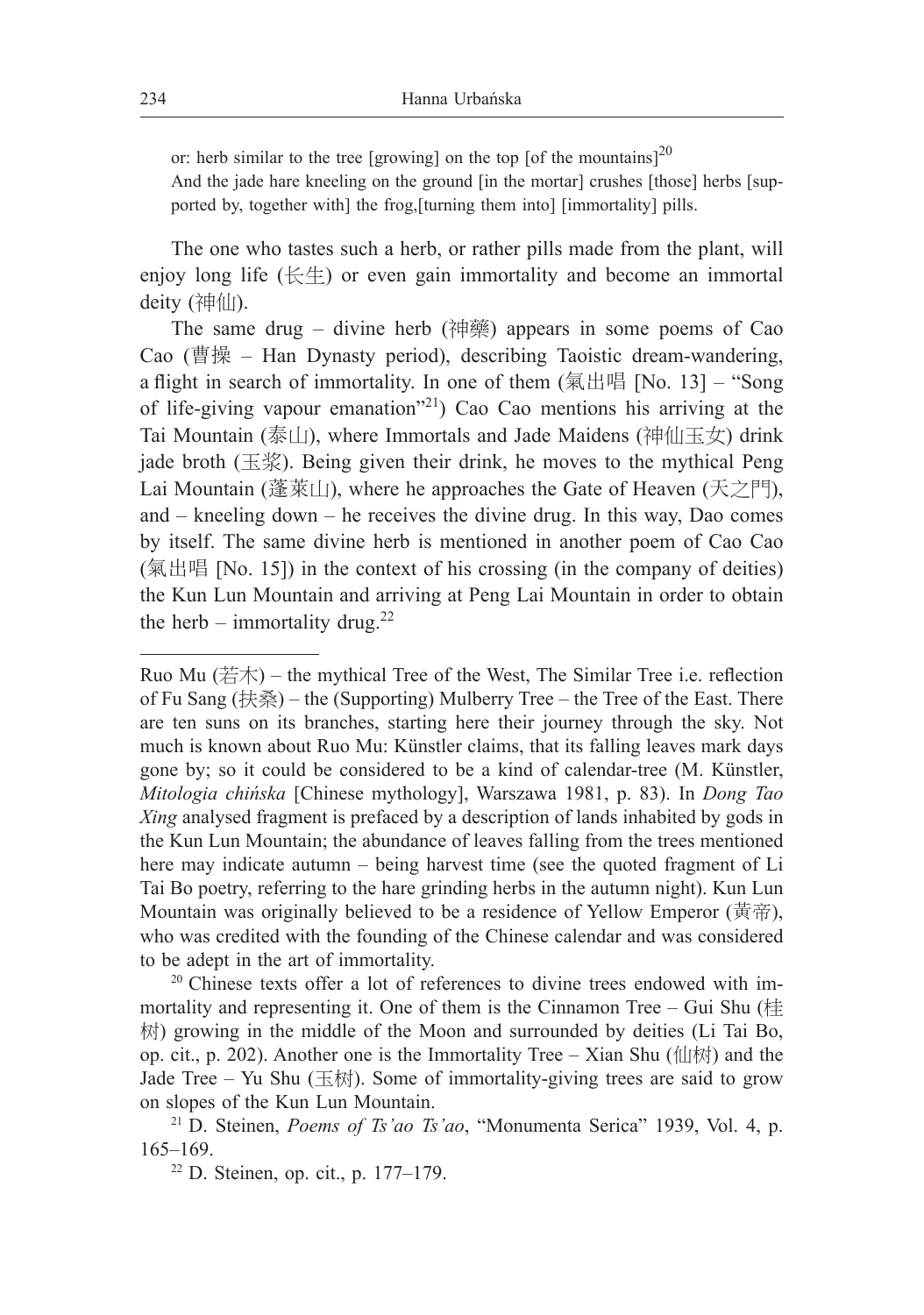This medicine is sometimes called 不死 药 (which is an equivalent of Sanskrit word *a-mṛ-ta* (referring to *Soma*) and Atharvavedic *na-ghā-māra* ("not-destroying"), being the epithet of the *kustha*<sup>23</sup> herb.

In the case of Chinese texts, a close relationship between the miraculous herb growing on the top of the Ruo Mu Tree, the Moon and the residence of immortals is noticeable; it brings to mind some ancient Indian beliefs according to which *Soma* – being the Lord of herbs – grows [sprouts] on the Moon. In all probability the connection with the Moon was the reason why the heavenly Ruo Mu tree was supposed to function as a divine calendar, determining the passage of time with its falling leaves. On the other hand, one of the Rgvedic hymns  $(10.85.4-5)$  mentions Soma growing in the heaven, on (or inside) the Moon, extracted in that place and drunk by the gods only – sprouting again and again, thanks to which it becomes a kind of cosmic calendar:

Ācchadvidhānairgupito bārhataiḥ soma rakṣitaḥ / grāvṇāmicchṛṇvantiṣṭhasi na te aśnāti pārthivaḥ

Hidden by laws  $[rule]^{24}$  with a cover, o Soma, protected by great Soma-keepers;<sup>25</sup> You stand listening to the pressing-stones. No one eats you on Earth.

Yattvā deva prapibaṁti tata ā pyāyase punaḥ / vāyuḥ somasya rakṣitā samānāṁ māsa ākṛtiḥ

When they drink you, o god, then you grow up again / Wind is the guardian of Soma; the Moon is the one that shapes the years [that is the constituent part of years].

## THE *HIMAVAT* MOUNTAINS [*MŪJAVAT* – SOMA] – INDIA

According to Atharvavedic tradition apart from the third heaven, the *kuṣṭha* herb is believed to grow in the *Himavat* mountains – in the North; from there it spreads out to the eastern regions (AV 5.4.8):

udaṅ jāto himavatah sa prācyām nīyase janam / tatra kusthasya nāmānyuttamāni vi bhejire

<sup>23</sup> According to interpretation of K. G. Zysk, *Religious Healing in the Veda*, "Transactions of the American Philosophical Society" 1985, Vol. 75, p. 43.

<sup>24</sup> The meaning of the noun *vidhāna* is not clear. Griffith translates *ācchadvidhānāni* as "sheltering rules"; O'Flaherty – "those charged with veiling [you]."

<sup>25</sup> According to Sāyaṇa, the Bārhatas (*Bārhatāḥ*) are seven guardians of Soma. Griffith translates "by hymns in Bṛhatī."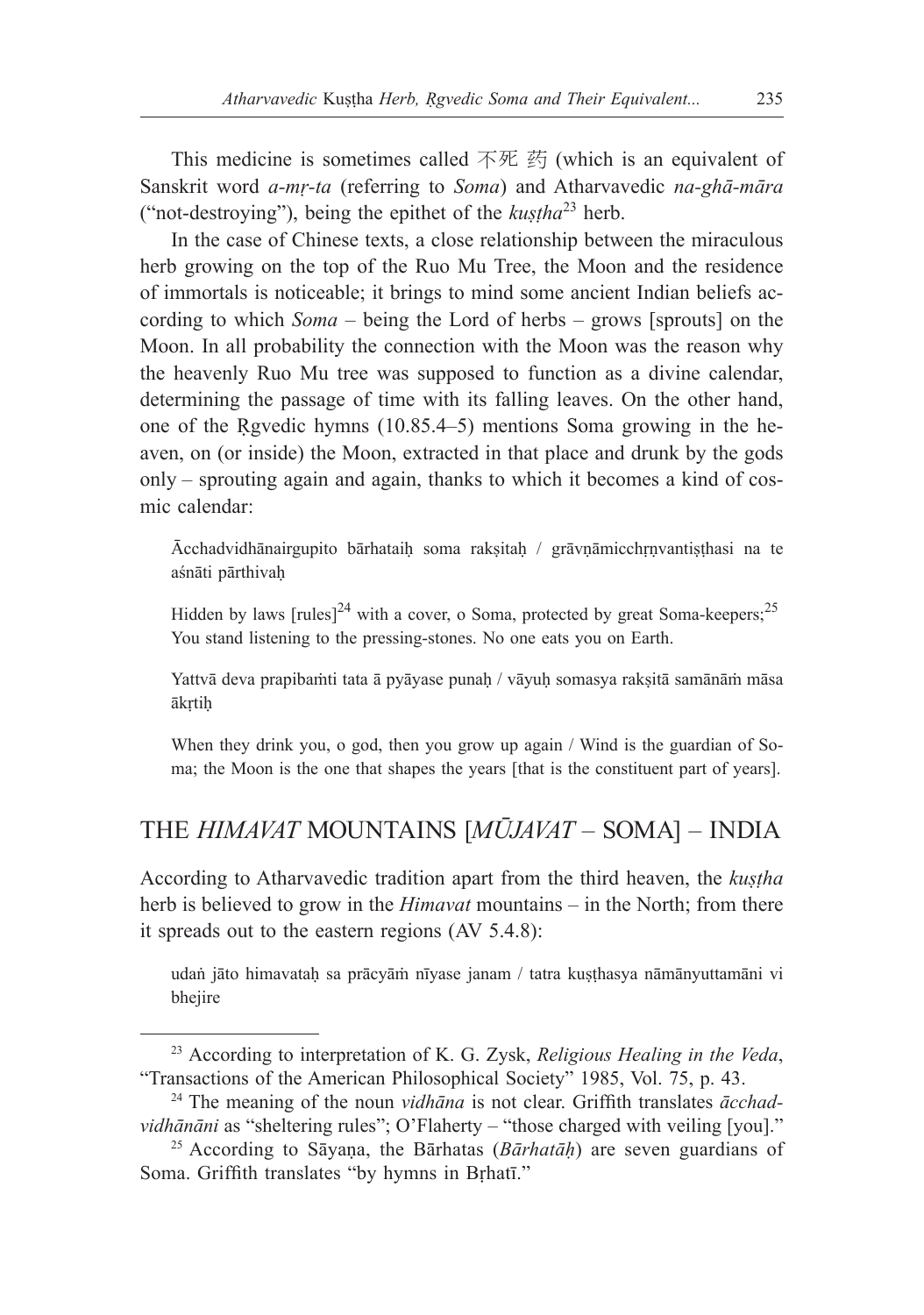Born in the North from the Snowy Mountain [Himavat], you are delivered to the people from East;

There the best names of the kustha herb were scattered around.

The epithet relating to those mountains, which appears in this hymn – *suparṇa-suvana* – seems to be extremely difficult to interpret. In most cases it is translated as "giving birth to the [fair-winged] eagles,"<sup>26</sup> which brings to mind the myth connected with the Soma plant growing high in the mountains called *Mūjavat* – and brought downwards by an eagle (RV 1.93.6):

Ānyam divo mātariśvā jabhārāmathnādanyaṁ pari śyeno adreḥ

The first one was brought by Matariśvan from the sky; the eagle churned out another one from rock (mountains). $27$ 

Another version of this epithet – *suparṇa-savana* **–** suggests a slightly different interpretation: similarly to the previously mentioned *aśvattha* tree, its top reaches the sky – the top of the mountains reaching the sky seems to be the place where the fair-leafed herb grows, (*suparṇa*) – and the harvesting of this plant as in the case of Soma extraction (*savana*<sup>28</sup>) makes the herb fall down and grow on the Earth.<sup>29</sup>

## MOUNTAINS – CHINA

According to Taoist tradition, a magical herb (or herbs) was supposed to grow in the mountains, among others on the slopes of Kun Lun Mountain

<sup>26</sup> Compare W. D. Whitney, *Atharva-Veda Samṁhitā*, Cambridge 2002, p. 374 – "on the eagle-bearing mountain"; *Hymns of the Atharva-Veda together with extracts from the ritual books and the commentaries*, trans. M. Bloomfield, [in:] *The Sacred Books of the East*, ed. M. Müller, Vol. 42, Oxford 1897, p. 4 – "upon the mountain, the brooding-place of the eagle"; *The Hymns of the Atharva-Veda with a popular Commentary*, trans. R. T. H. Griffith, Benares 1916, p. 194 – "born on the high hill where eagles breed."

<sup>27</sup> See also RV 9.62.1. According to this, Soma is called *parvatāvṛdh* – "mountain-grown" (RV 9.46.1; 9.71.4). In *Atharvaveda* the mountains are called *somapṛṣṭha* – "carrying Soma on their back" (AV 3.21.10).

 $28$  I found the same way of interpretation in one of the translations made by Indian scholar: "[...] on the snowy mountains, where eagles breed (or where the herbs with fine leaves grow)." M. R. Rajesh, *Atharvaveda Samhita*, Kozhikode 2006, p. 260.

<sup>29</sup> Compare quoted before passage from *Chāndogya Upaniṣad* (8.5.3).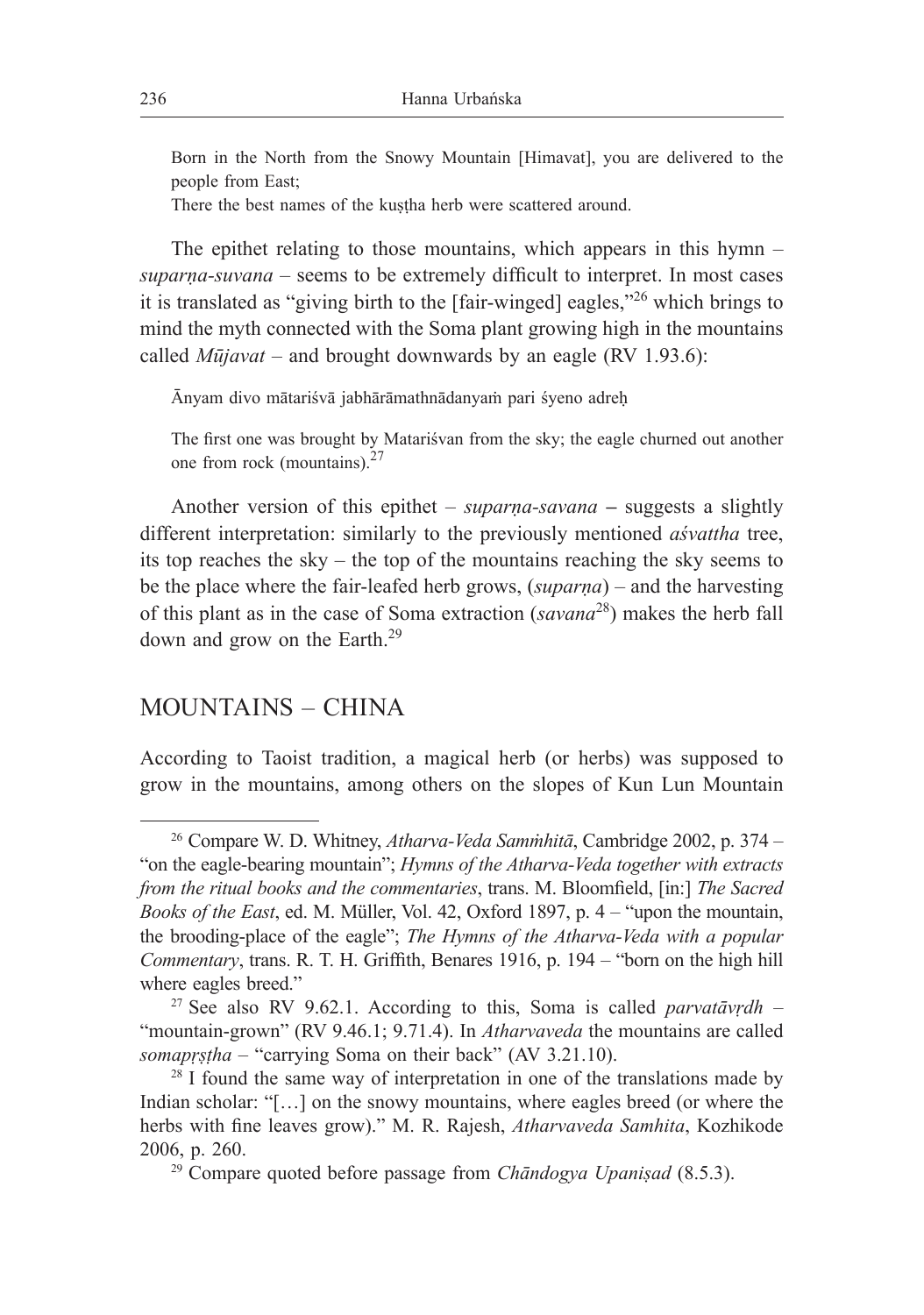(昆侖山<sup>30</sup>), associated with the western region. One stanza of the famous poem *Wen Tian* – *Heavenly Questions –* specifies three geographical names connected with the herb of immortality and – accordingly – three terms associated with prolonging life:

黑 水 玄 趾, 三 危 安 在? 延 年 不 死, 壽 何 所 止?<sup>31</sup>

Where are the Black Waters, Xuan Zhi mountains; Where are San Wei dangerous peaks?

(of) Prolonged years, immortality Where is the source – and the limits of longevity?

The Black River, mentioned in the stanza, starts in the Kun Lun Mountain; the herbs growing on the river's banks were supposed to give immortality. Similarly the Xuan Zhi Mountain and the San Wei peaks were connected with prolonging life. Obviously immortality is only a deity's or an alchemist's privilege, out of the reach of mere mortals – therefore, the questions concerning its limitations. Three terms meaning longer life can be found in the text:  $\overline{R}$  – "immortality," 壽 – "longevity" and 延年 – "prolonged years."

Another poet from the Tang Dynasty period, Bai Ju Yi (白居易) describes in one of his poems $32$  several Taoist sites in the neighbourhood of the monastery situated on the top of the Fu Ju Mount, among others a herb-drying terrace to the west [of the shrine] – 其西曝藥臺 – facing "the field of numinous fungus and medicinal herbs."33 In the next verse Bai Ju Yi mentions the bright (full) Moon night: 明月夜; it brings to mind the previously mentioned connection between divine drugs or herbs and lunar cycles. What's more, the herb-drying terrace is situated to the west [of the shrine] – a direction associated with the Moon and *yin* power.<sup>34</sup>

<sup>&</sup>lt;sup>30</sup> Some Chinese alchemic texts give us names of mountains suitable for studying and expanding on the medicine of immortality and mentions that in all of them the *zhi* plant  $(\Sigma)$  grows. E. Feifel, op. cit., p. 30–31.

<sup>31</sup> Qu Yuan, 楚辭補注, [宋] 洪興祖撰 [Commentaries to Zhu Songs], ed. Xingzu Hong, 北京 [Beijing] 1983, p. 96.

<sup>32</sup> J. Chen, *Fazang (643–712) and Wuzhensi: With a Special Reference to His Daoist Ties*, "Journal of the Royal Asiatic Society" 2006, Vol. 16, p. 192–193.

<sup>&</sup>lt;sup>33</sup> I follow Chen's translation and interpretation in the case of this passage.

<sup>34</sup> Compare W. P. Yetts, op. cit., p. 50–51. What is intriguing here is that Bai Yu Ji mentions also "words of yellow cranes heard from above" – it recalls the myth of the Yellow Emperor ascending to Heaven from the Kun Lun Mountain, symbolising his transformation into immortality and connected by some scholars with the flight of the bird (see J. D. Fowler, *An Introduction to the Philosophy*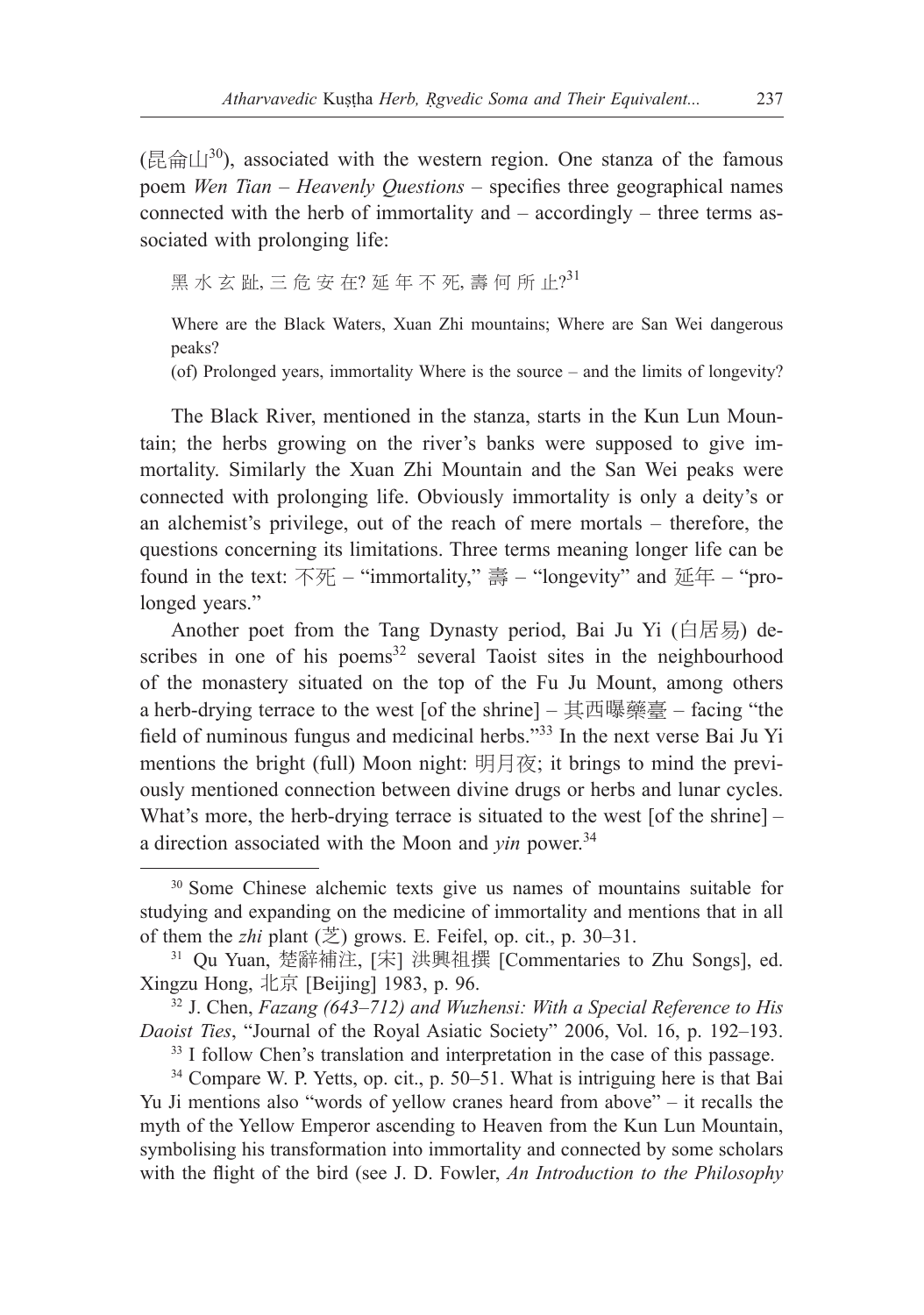This fragment from *Dong Tao Xing,* mentioning the Ruo Mu tree, is prefaced by a description of lands inhabited by the gods in the Kun Lun Mountain. Also Cao Cao in one of his poems arrives at the tower of Xi Wang Mu (the Queen Mother of the West) located on the top of the Kun Lun Mountain, where he finds some immortality-giving plants<sup>35</sup> –  $\ddot{\Xi}$ <sup>36</sup>

# DESCENT TO THE EARTH – *SOMA*, *KUṢṬHA* AND OTHER HERBS

The magical hymn of *Ṛgveda*, analysed above, mentions some herbs which, in order to appear on the earth in many different shapes, fell down from heaven as embodiments of the divine Soma (RV 10.97.17): "avapatamtīravadan diva oṣadhayaḥ" – "the herbs spoke while falling down from heaven." In the next stanza they are described as manifesting themselves in a hundred forms, ruled by the Soma plant – "somarājñīh [...] śatavicakṣanāh." Accordingly, the *Atharvavedic kustha* herb is described as having the appearance of *amṛta* (or the flower/blossom of *amṛta*) – AV 5.4.3: "tatrāmṛtasya cakṣaṇaṁ devāḥ kuṣṭhamavanvata" – "there the gods procured the *kuṣṭha* herb – the appearance of *amṛta.*"37

In the next stanzas, the myth tells us how a golden ship with golden equipment and oars, moving about the heaven, descends from the sky and alights upon the *Himavat* mountains, bringing *kustha* to the Earth:

hiraṇyayī nauracaraddhiraṇyabandhanā divi / tatrāmṛtasya puṣpaṁ devāḥ kuṣṭhamavanvata

A golden ship with golden equipment was moving about the sky; There the gods procured the *kuṣṭha* herb – the flower of *amṛta*.

<sup>35</sup> Compare reference 19, 20.

*and Religion of Taoism: Pathways to Immortality*, Brighton 2005, p. 200). The close connection between the immortality drug, the west and the Moon (*yin* power) is noticeable in the lunar tale of Chang E being the personification of the Moon (W. Lai, *Recent PRC Scholarship on Chinese Myths*, "Asian Folklore Studies" 1994, Vol. 53). Chang E, the wife of Archer Yi stole the herb of immortality (不死 药) that her husband had procured from the Queen Mother of the West, and escaped to the Moon, where she turned into the Moon Goddess.

<sup>36</sup> D. Steinen, op. cit., p. 174–175.

<sup>&</sup>lt;sup>37</sup> The next stanza repeats this sentence, but the *kuṣṭha* herb is defined here as blossom of *amṛta* (*amṛtasya puṣpam*).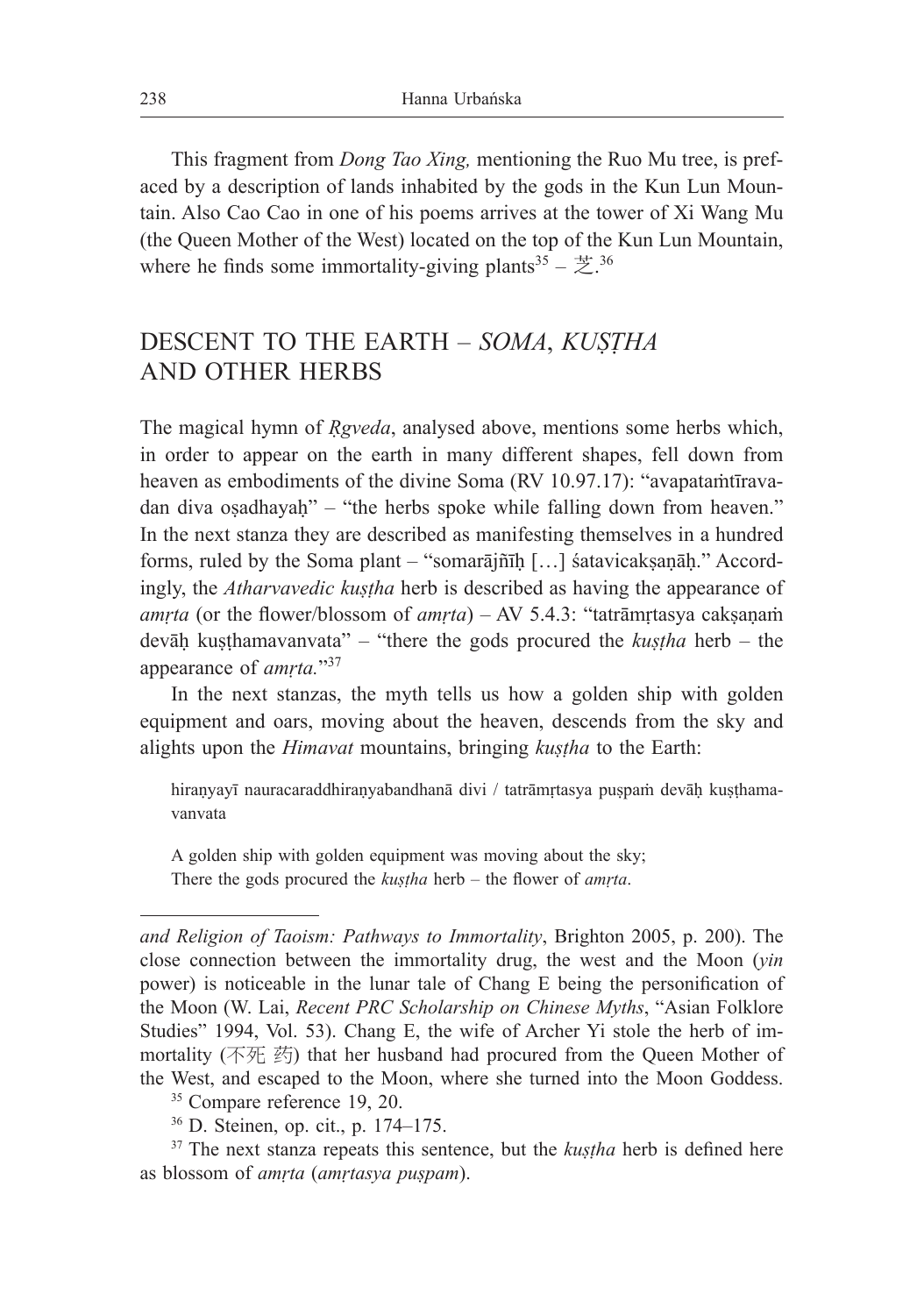hiranyayāḥ panthāna āsannaritrāṇi hiraṇyayā / nāvo hiraṇyayīrāsanyābhiḥ kuṣṭhaṁ nirāvahan

Golden were the paths, the oars were golden, Golden were the ships by which they brought [here] the *kustha* herb.<sup>38</sup>

According to Müller, the golden ship represents *Soma* or moonlight, thanks to which the *kuṣṭha* herb falls down to the earth. Let us recall several Ṛgvedic stanzas quoted above, in which fair-leafed herbs, described as *indavaḥ* – "drops" – are supposed to have been extracted on the Moon (as a result of lunar cycles). It is also worth recalling once more the passage from *Chāndogya Upanishad*, in which the Soma plant growing in the tree is pressed out and spills down to the earth.

## DESCENT TO THE EARTH – CHINESE HERB

One stanza of *Wen Tian* referring to the immortality herb myth, considered by some researchers as an allusion to the Taoist myth about Wangzi Qiao, who preached immortality having taken the form of a white rainbow, can be interpreted as a description of an unintentional distribution of the divine herb:<sup>39</sup>

白 蜺 嬰 茀, 胡 爲 此 堂? 安 得 夫 良 藥, 不 能 固 臧? 40

When the white rainbow is arching – Will that school be of any use? Why should you grasp the best herb: You cannot keep it anyway.

Commentary mentions here the Taoist story about Wangzi Qiao:

Cui Wenzi (崔文子) learned immortality from Wangzi Qiao (王子僑); Wangzi Qiao turned into a white rainbow and stretched himself holding the immortality herb for Cui Wenzi, who, terrified, grabbed a war-hammer and hit the middle of the rainbow so that he damaged the herb and could see his master's dead body beneath.<sup>41</sup>

 $38$  AV 5.4.4–5.

<sup>39</sup> Wangzi Qiao was considered immortal in the Taoist tradition, worshipped as early as the Han Period.

<sup>40</sup> Qu Yuan, op. cit., p. 101.

<sup>&</sup>lt;sup>41</sup> Based on commentary in the edition mentioned. The versions of the myth could be different; e.g. in some Wangzi Qiao is not killed, but turns into a white swan and flies to heaven.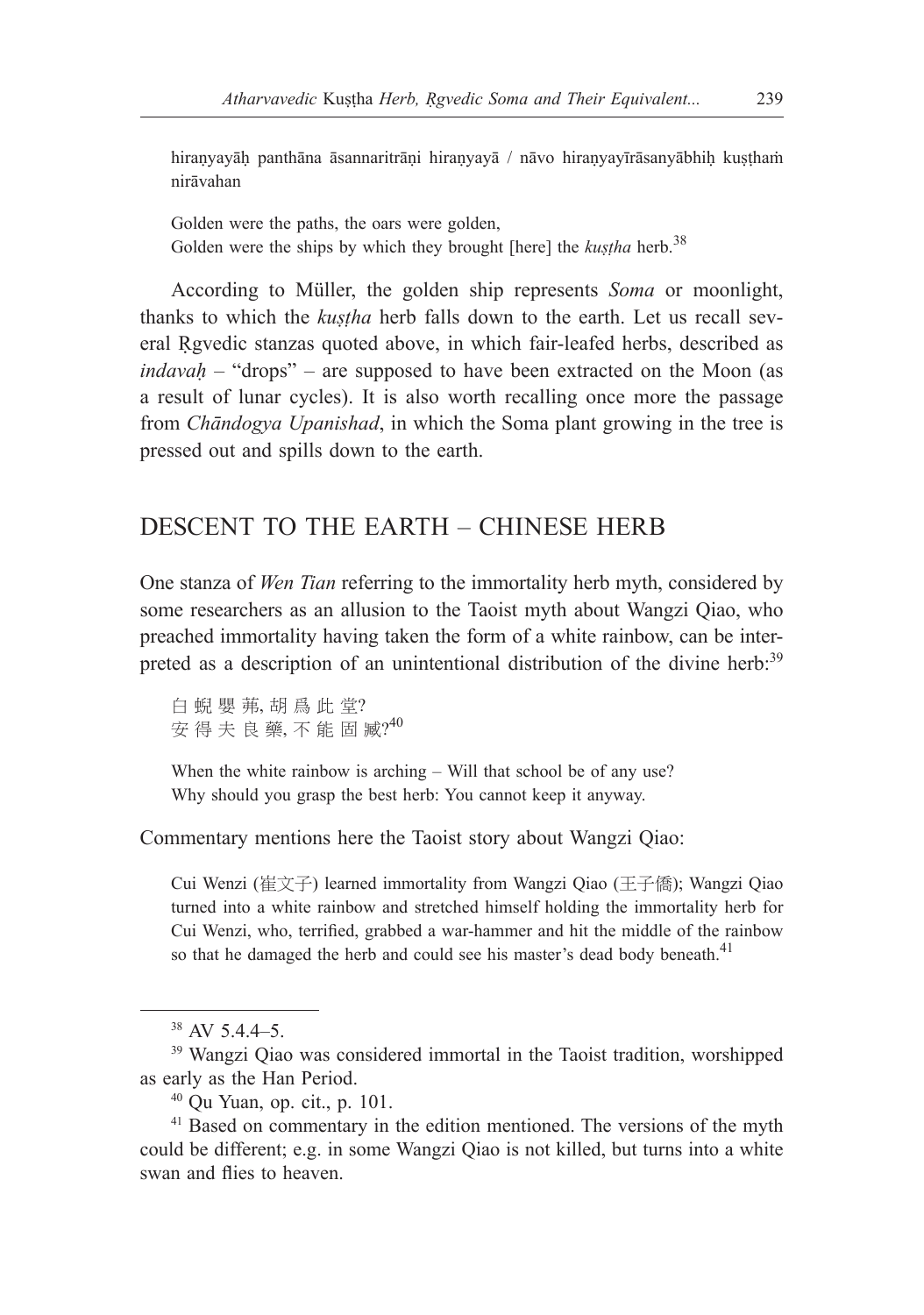The white rainbow phenomenon, seen as an anomaly, is the key to understanding the whole. The solution of the riddle could be as follows: the *Tian Wen* stanza is a description of a rare but confirmed optical phenomenon, a moon-bow (also known as a lunar rainbow, lunar bow). It is difficult for the human eye to discern colours because the light is usually too faint. As a result, a lunar bow often appears to be white.<sup>42</sup>

According to ancient Taoist stories mentioned above, the immortality herb can be found on the Moon: taking the format of the myth presented above, we can form such a hypothesis: observations of the undoubtedly rare optical phenomenon such as white (lunar) rainbows could have contributed to the birth of such a belief. Seen only during the full Moon phase and some days afterwards, it could have been perceived as a stream of elixir pouring from the sky, inaccessible to mere mortals – who would manage to grasp the vanishing rainbow arch?

If we put together two parts of the stanza, the first of which one mentions the white rainbow full of immortality herb extract while the other states that no mortal is able to keep the divine  $d\text{rug}^{43}$  – the whole becomes a consistently built image, clearly inspired by one of many versions of the legends about the elixir and the failed attempt to capture it. Just like the real, divine Soma cannot be obtained and eaten by any mortal living on the earth – "na te aśnāti pārthivah" (RV X.85.4), similarly the best herb is not available for

<sup>42</sup> In *An Account of Strange Stories* mentioned by Kang-I Sun Chang (Chang Kang-I Sun, *Symbolic and Allegorical Meanings in the Yüeh-fu pu-t'i Poem Series*, "Harvard Journal of Asiatic Studies" 1986, Vol. 46, p. 365) we can find a fable about Ming Huang, who travelled with Taoist deity to the Moon. He saw there Moon fairies dressed in white, riding on white phoenixes. after returning he was supposed to compose the famous tune of the "Rainbow Skirt and Feathered coat." The rainbow – according to Chang's explanation – refers to to the [white] gowns of the Moon fairies and the coat – to the wings of the white phoenixes.

<sup>&</sup>lt;sup>43</sup> The rainbow seems to symbolise the connection between mortal and immortal worlds. Hence the Chinese term  $\Pi + -$  "rainbow pill, the pill in the rainbow." Another variant of this story can be found in the Rainbow Bridge myth. It tells us that on the night of the Moon festival of 245 BC the Jade Emperor invited people to attend the feast on the summit of Curtain Pavillion Peak. A rainbow (moon-bow?) slanting from the top served as a bridge for them. At the end of the feast musicians sang a sad song of the rare meeting between immortals and mortals. When the ceremony was finished, people descended by the same rainbow bridge and a violent wind snapped it into pieces (Chi Li, *Chu Hsi the Poet*, "T'oung Pao" 1972, Vol. 58, p. 111).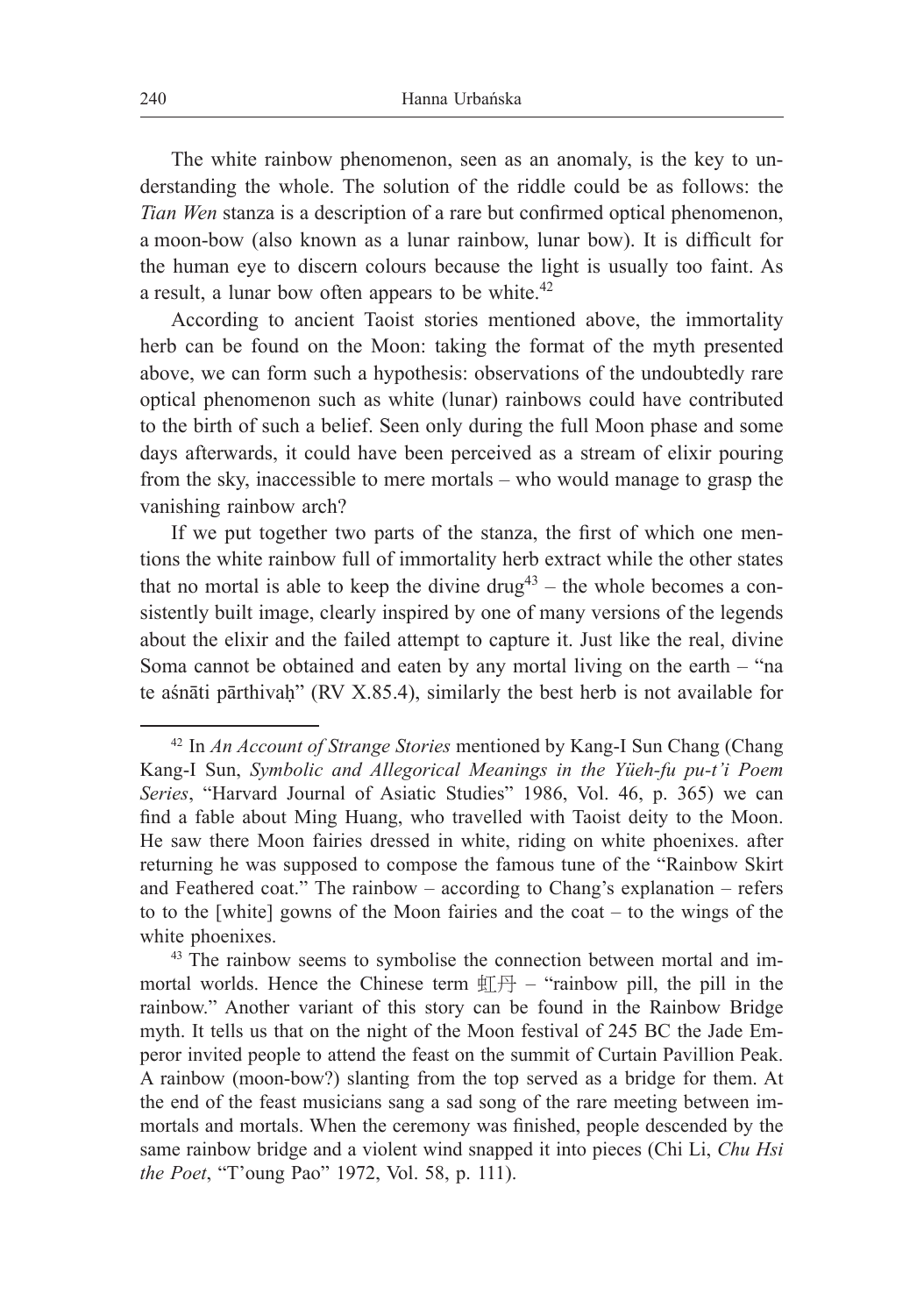mere mortals. Just like *kustha*<sup>44</sup>, having the appearance of *amrta*, which descends to the Earth in lunar ships to become a medicinal herb, the best herb spills down in the shape of the moon-bow – to become lost.

## IMMORTALS MEDIATE IN THE DELIVERY OF THE HERB TO EARTH – INDIA

It is emphasised many times in *Ṛgveda* that heavenly herbs descend to Earth thanks to the intervention of the gods, and a Rgyedic hymn mentions Brhaspati as their ruler (RV 10.97.19):

yā oṣadhīḥ somarājñīrviṣṭhitāḥ pṛthivīmanu / bṛhaspatiprasūtā asyai saṁ datta vīryam

You herbs, ruled by Soma, scattered all around on the earth Ordered by Bṛhaspati – unite your power for this [herb].

The *kustha* herb is also described as protected by the gods in their seat – in the third heaven in order to be sent downwards to Earth in golden ship[s] – "tatra [...] devāḥ kuṣṭhamavanvata"; "nāvo hiraṇyayīrāsan yābhiḥ kuṣṭhaṁ nirāvahan." It is also said that the *aśvattha* tree, being the dwelling-place of all the herbs, is protected by the Father (Yama?).

Similarly, Soma is protected by Vāyu and cosmic rules/ laws (RV 10.85.4).

## IMMORTALS MEDIATE IN THE DELIVERY OF THE HERB TO EARTH – CHINA

The passage from *Dong Tao Xing* quoted above mentions the palace of the Jade Emperor as a place where the divine herb/drug is harvested in order to be crushed in a mortar and turned into immortality pills. In the case of the Wangzi Qiao myth, the activity of the Taoist master is the reason for creating the moon-bow filled with drug. Cao Cao mentions Immortals  $(\hat{A}^{\dagger}||\hat{A})$  and Jade Maidens (玉女), bestowing upon him a Jade Broth (玉浆) and – after reaching the Gate of Heaven – a divine herb (神藥).

<sup>44</sup> Ancient Chinese texts often emphasise the inaccessibility of the immortality herb: 服 食 求 神 仙, 多 爲 藥 所 誤 – "So many search for the elixir [Wanting to live among] the immortals; So many have been cheated by the Herb and led along the wrong path!" (*Dichtungen der T'ang- und Sung-Zeit* [唐宋詩集], op. cit., p. 8).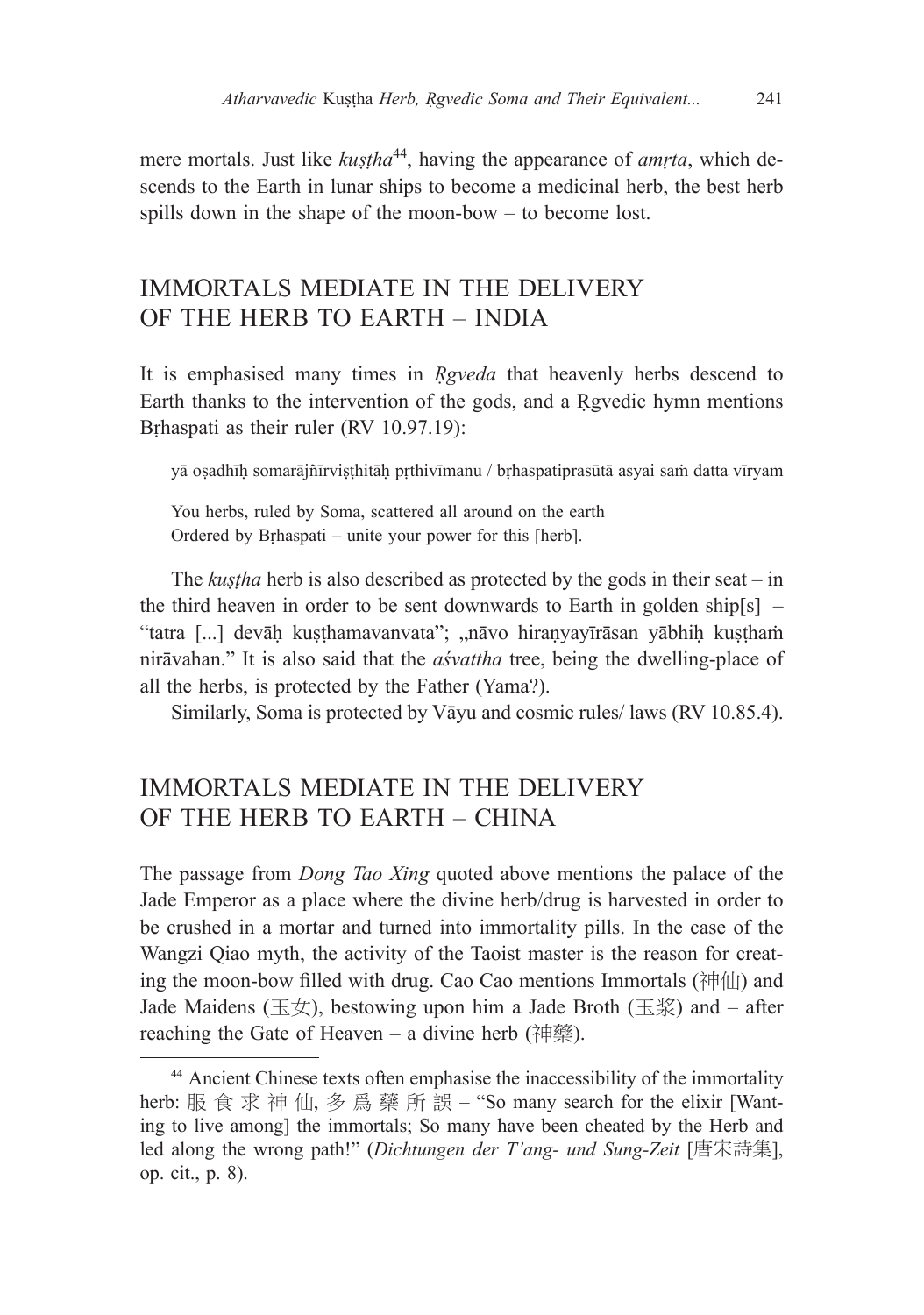Another extremely intriguing fragment of Li Bai's work is worth recalling here, although it does not mention the immortality herb  $(\frac{m}{N})$  – in this case the alchemic substance cinnabar  $(\oplus)$  appears. This passage contains references to Taoist studies at the monastery situated on the mountain top; Li Bai mentions writings, concealing knowledge about Dao. White writing silk covered with red characters looks like an aurora blending white with red:

羡君 素 書 常 满 案, 含 丹 照 白 霞 色 烂  $45$ 

I wish to taste my lord's silk scrolls of [Taoist] scriptures covering the long table – [It's like] having inside red and luminous whiteness of aurora blending colours.

White writing silk is compared here to a white aurora, and the characters written with red ink on it to the red streaks blending with the aurora's whiteness. In the next verses, Li Bai mentions receiving instructions about Dao  $(\ddot{\cong} \ddot{\mathbb{E}}^{46})$ ; in his dream, at night his mind wanders to immortal lands inhabited by deities, to palaces situated high on the mountain tops; the commentary interprets the passage as an allusion to Dao studies connected with preparing elixir; 学大丹之道, and to Dao itself helping to achieve immortality, to become an immortal deity 成 仙 得 道. $47$ 

In case of the second part of this verse, the ambiguity of some terms used by Li Bai is striking. The choice of such characters seems to be an intended poetical effect:

 $\Leftrightarrow$  – bear inside, hide inside – have in the mouth; in the throat (contains the character  $\square$  – mouth)

 $H - red$ , red colour – in the Taoist mythology: immortality elixir – cinnabar

霞 – Aurora – in the Taoist mythology: the splendour of immortal life (霞人 – immortal, deity)

烂 – flash; to play, blend – to be overcooked, brewed (contains the character  $\chi$  – fire)

The idea of absorbing and spreading Taoist teachings is presented simultaneously in two aspects: the first is studying scrolls or books and the second is consuming an elixir brewed in heaven – in the world of immortal

<sup>45</sup> Li Tai Bo, op. cit., p. 226.

<sup>46</sup> Commentary from Song dynasty period (mentioned in Li Bai's poems in the edition cited above) states that Taoist scriptures (道書) were written on white silk with red ink.

<sup>47</sup> Li Tai Bo, op. cit., p. 228.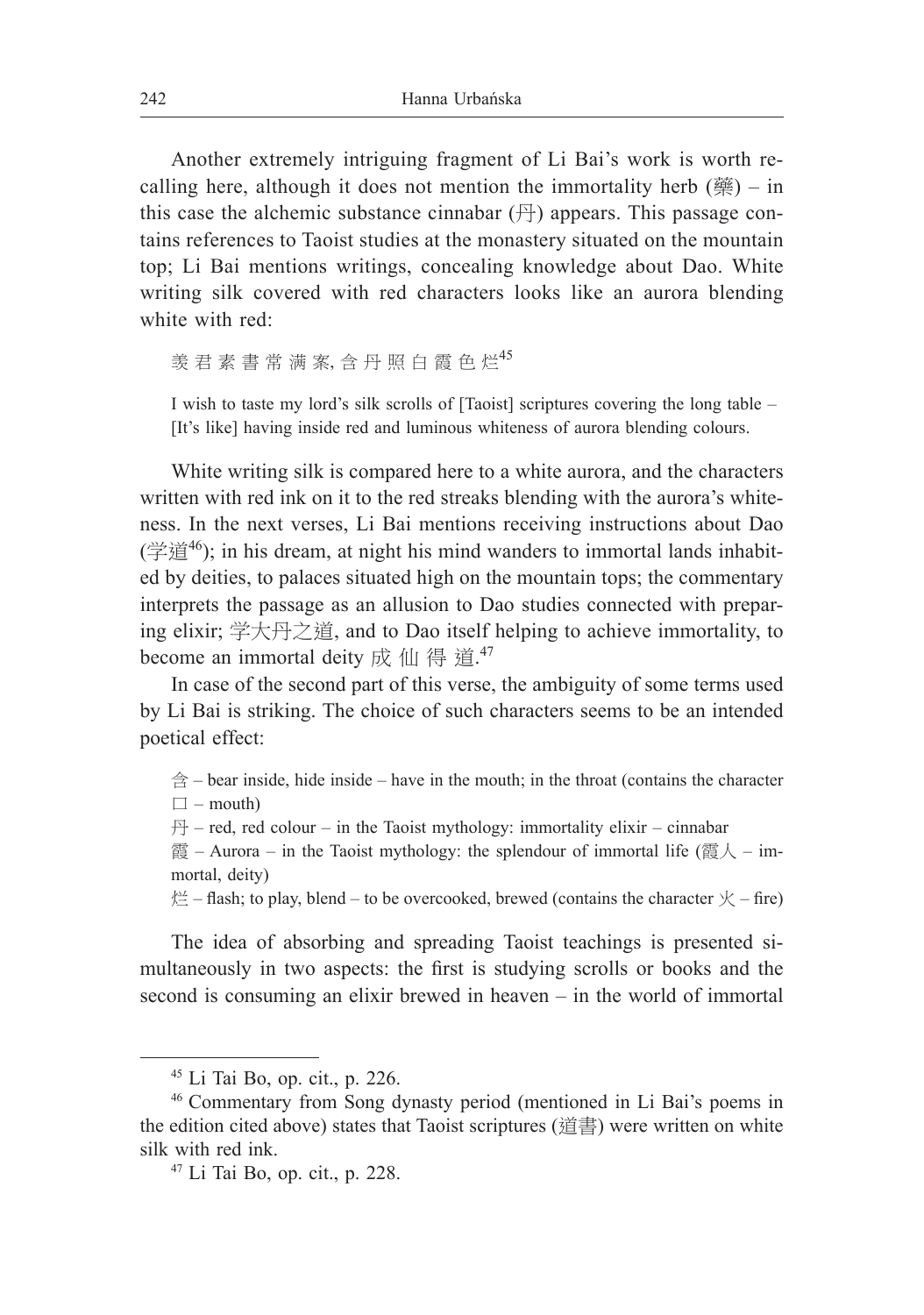deities, the marvel of the white aurora.<sup>48</sup> In the next verse, Li Bai mentions there secret mountains and a monastery, where an earthly elixir is brewed:<sup>49</sup>

隐 居 寺, 隐 居 山, 陶 公 炼 液 栖 其 间

Hidden in the temple, hidden in the mountains – Here the ceramist<sup>50</sup> brews the juice – Staying on the top of the mountain these days.

The brewing of the drink or juice (炼液) mentioned above can be interpreted as smelting an immortality elixir (炼丹液) in specially designed ember pits hidden in stone temples. What is important here is that Li Tai Bo seems to emphasise a general equivalence between the two concepts: producing an immortality substance in the macrocosm and microcosm, mirroring each other. The primeval birth-place of the divine elixir is heaven – here, in the seat of immortals, the immortality juice is brewed. On Earth, this kind of activity is imitated by alchemists staying in the temples hidden in the mountains and studying scrolls containing both philosophical wisdom and magical formulas. Similarly the Vedic Soma-*amṛta* is believed to be extracted on the Moon, and the same activity is repeated on Earth.

The extremely complex Chinese myth of a herb used to create an immortality or longevity drug seems to have been formed – similarly to the post-Vedic Soma-*amṛta* myth – under the great influence of lunar beliefs. Thus, both the Indian and Chinese versions presented and analysed above could be independent adaptations of the lunar mythology popular in many cultures. But it is also possible that the traditional idea vivid in religious Taoist of searching for an immortality drug adopted new Buddhist motifs (like the presence of the hare on the Moon, the source of which is Pali *Sasa-jātaka*), coming to China from the West – western direction is associated with this particular myth – and combined them successfully with native concepts. There are, however, complexities with Soma and *kuṣṭha* that do not burden the Chinese versions of the herb of immortality. Ṛgvedic Soma – apart from

<sup>&</sup>lt;sup>48</sup> One can find an allusion here to the Jade Emperor and The Weaver Girl; deity popular during Tang Dynasty period: Lord of Jade Dawn of the Great Way of the Greatest Loftiness (太上大道玉晨君), or Lingbao Tianzun (靈寶 天尊),who was associated with the rhythms of *yin* and *yang* in the universe, rhythms of time and magical texts (J. D. Fowler, op. cit., p. 203).

<sup>&</sup>lt;sup>49</sup> The commentary to the next verses mentions the spreading of the Taoist teachings.

<sup>50</sup> 陶公 means: "potter, ceramist, preparing (brewing) immortality juice (alchemist)," but also "studying and teaching Dao."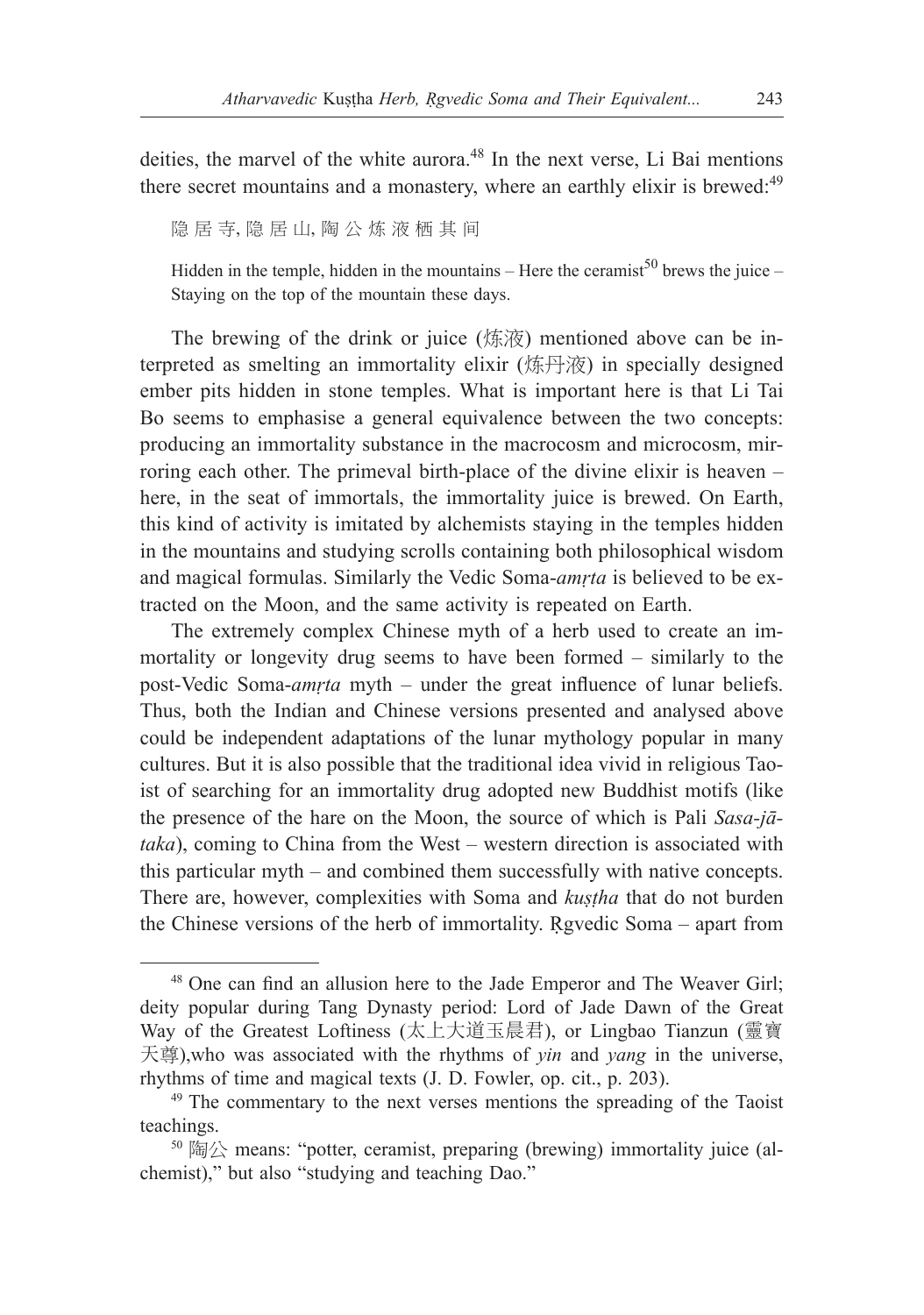its heavenly version, identified with *amṛta* and associated with the Moon, the gods' highest residence, and the lunar cycles – functions also in the form of an earthly plant, as a ritual object. Just like Soma seems to play a major role in ritual, the Atharvavedic *kuṣṭha* plant is first of all a magical herb used here on Earth; its strong connection with Soma, emphasised many times in hymns, could be a result of the same myth explaining the origin of the significant herb. The Chinese immortality herb myth – although related in many respects to magic and alchemy – seems to be deprived of its "earthly version."

### **REFERENCES**

- 1. *Bolshoj kitajsko-russkij slowar*, ed. I. M. Oshanin, Vol. 1–4, Moskwa 1983.
- 2. Chang Kang-I Sun, *Symbolic and Allegorical Meanings in the Yüeh-fu pu-t'i Poem Series*, "Harvard Journal of Asiatic Studies" 1986, Vol. 46, p. 353–385.
- 3. Chen J., *Fazang (643*–*712) and Wuzhensi: With a Special Reference to His Daoist Ties*, "Journal of the Royal Asiatic Society" 2006, Vol. 16, p. 179–197.
- 4. Chi Li, *Chu Hsi the Poet*, "T'oung Pao" 1972, Vol. 58, p. 55–119.
- 5. *Dichtungen der T'ang- und Sung-Zeit* [唐宋詩集], ed. A. Forke, Hamburg 1929.
- 6. Dong Tao Xing 樂府詩集, [宋] 郭茂倩編 [Collection of Yuefu-Poetry], ed. Maoquan Guo, 北京 [Beijing] 1998.
- 7. Feifel E., *Pao-P'u Tzu Nei-P'ien, Chapter IV*, "Monumenta Serica" 1944, Vol. 9, p. 1–33.
- 8. Fowler J. D., *An Introduction to the Philosophy and Religion of Taoism: Pathways to Immortality*, Brighton 2005.
- 9. Greenler R., *Rainbows, halos and glories*, London 1980.
- 10. Hung K., Wu L. Ch., Davis T. L., *An Ancient Chinese Alchemical Classic. Ko Hung on the Gold Medicine and on the Yellow and the White: The Fourth and Sixteenth Chapters of Pao-P'u-tzu*", "Proceedings of the American Academy of Arts and Sciences" 1935, Vol. 70, p. 221–284.
- 11. *Hymns of the Atharva-Veda together with extracts from the ritual books and the commentaries*, trans. M. Bloomfield, [in:] *The Sacred Books of the East*, ed. M. Müller, Vol. 42, Oxford 1897.
- 12. Johnson W. L., *Poetry and Speculation of the Rg Veda*, Berkeley 1980.
- 13. Knipe D. M., *The Heroic Theft: Myths from Ṛgveda IV and the Ancient near East*, "History of Religions" 1967, Vol. 6, p. 328–360.
- 14. Künstler M., *Mitologia chińska* [Chinese mythology], Warszawa 1981.
- 15. Lai W., *Recent PRC Scholarship on Chinese Myths*, "Asian Folklore Studies" 1994, Vol. 53, p. 151–161.
- 16. Li Tai Bo, 李白诗选, 葛景春选注 [Anthology of Li Bai's Poetry], ed. Jingchun Ge, 北京[Beijing] 2005.
- 17. Monier-Williams M., *Sanskrit-English Dictionary*, Delhi 2008.